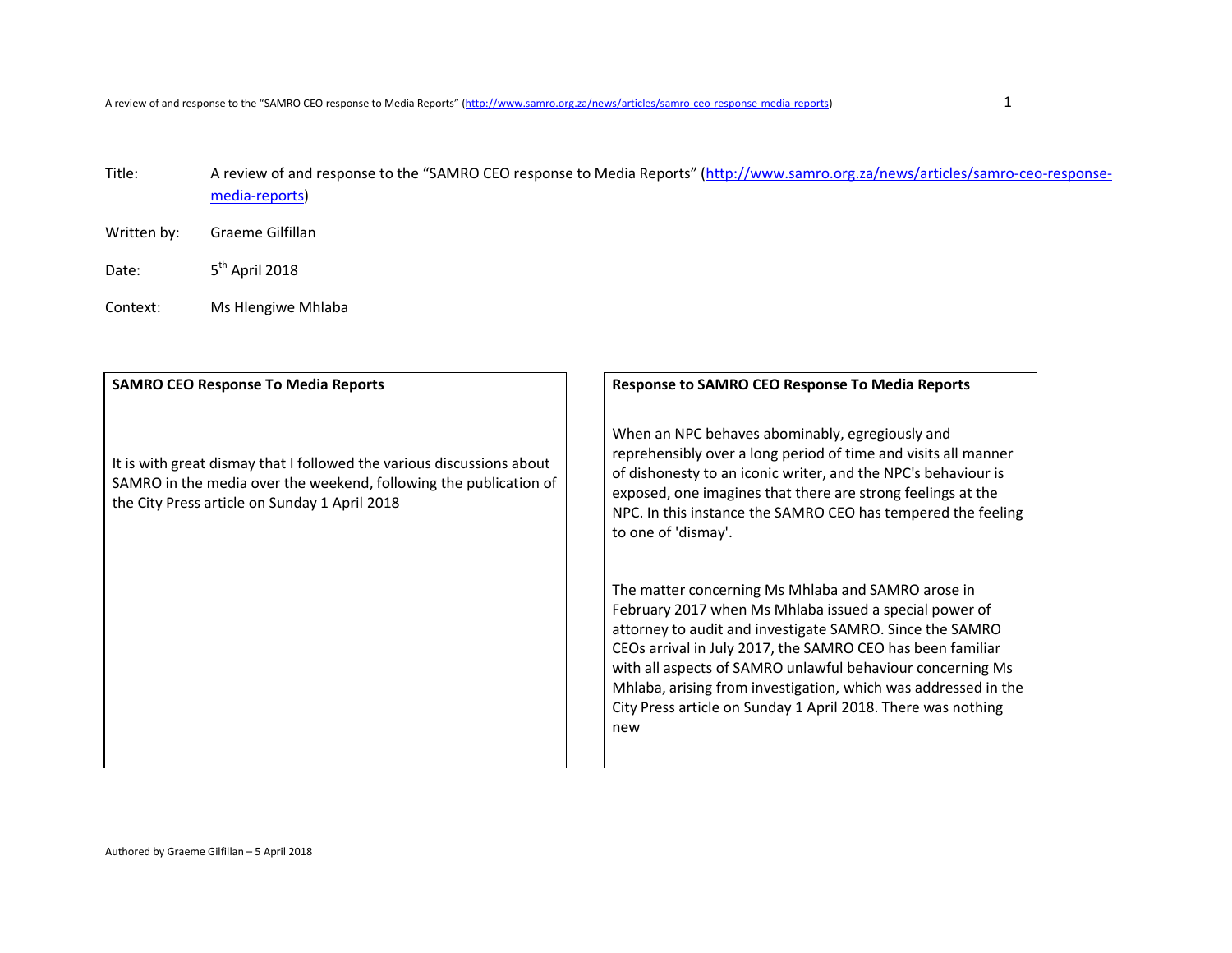The inflammatory article by journalist Charl Blignaut raised a number of deeply concerning allegations as raised by Ms. Hlengiwe Mhlaba's consultant Graeme Gilfillan about the membership and distribution rules of SAMRO

The plain language of the article advises

 "*But after Mhlaba hired copyright lawyer Graeme Gilfillan to investigate her royalty payments, the real extent of her losses came to light*."

To avoid acknowledging to SAMRO members and others that Ms Mhlaba has hired a copyright lawyer, a highly skilled multijurisdictional copyright lawyer and forensic expert at that, which the SAMRO CEO knows full well, the SAMRO CEO refers to the copyright lawyer as a "consultant", an unqualified assumption that a bears no shred of truth in fact.

Omitted from the SAMRO CEO response is that the "deeply concerning allegations" are in fact "findings" arising from special power of attorney investigation and audit of all information concerning Ms Mhlaba, which information was subsequently supplied by SAMRO and analysed. Using omission, a manner that characterizes the SAMRO CEO's response and mis-direction throughout, the findings are referred to as "allegations".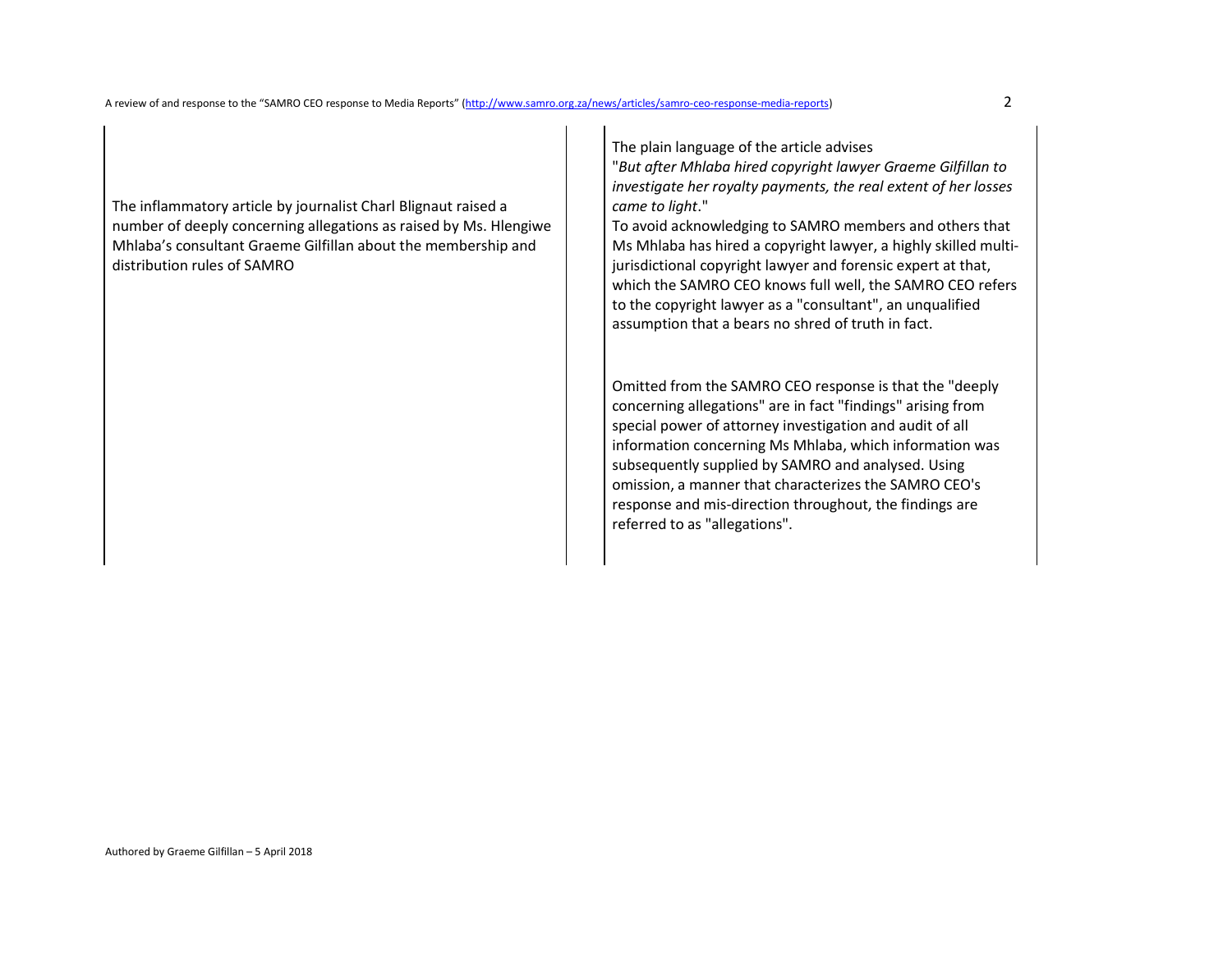*It is apparent that the interview was with Ms Mhlaba which she opens up as follows:* 

 *"In a tell-all interview, award-winning gospel powerhouse Hlengiwe Mhlaba told City Press that, over a decade, R8.5 million of her royalties was stolen by fellow gospel artist Sipho Makhabane, her former producer and manager. Makhabane did not respond to numerous calls, messages and emails sent to him from Tuesday........................................Mhlaba discovered that of her 90 songs collecting royalties through Samro, 24 were only paying out 16.7% of what was due to her. Among these 24 songs, all new arrangements of traditional works, are her biggest hits, including Rock of Ages, uJesu Uyalalela and Mhlekazi. The remaining 83.3% was, according to Samro's own database, paid to a mysterious composer called "DP". Mahlaba claims that in the course of 14 albums she has had well over R100 000 taken by DP – on top of the millions Samro paid to Makhabane without her ever formally signing her rights over to him."* 

 Ms Mhlaba refers to what she discovered from the audit and investigation findings, which audit and investigation she had instructed.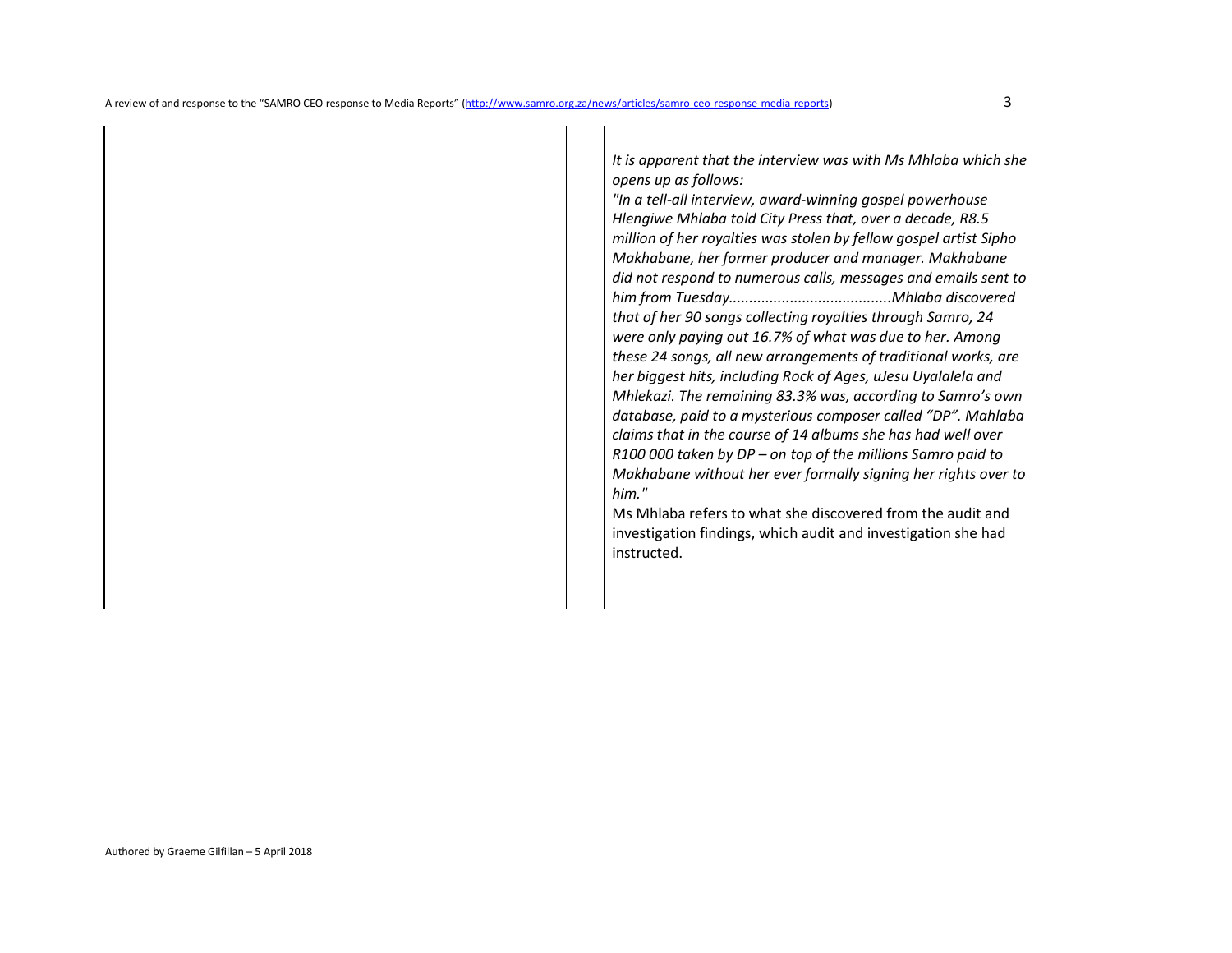As a matter of fact, in 1 500 words the City Press article makes only 2 mentions only of the word "membership" – One made by Ms Mhlaba's copyright lawyer *"The DP scheme can be tracked, says Gilfillan, back to 1963 when Samro's board began accepting candidate members, its lowest tier of membership, who had no right to vote or attend meetings"* And the other made by SAMRO "*Ndlovu told City Press that Samro will, this month, begin a national review of its membership practices*" As a matter of fact, in 1 500 words the City Press article makes NO mention of the term "distribution rules" and makes the

following mentions of the following 2 words

• "distribution" 1 mention attributed to SAMRO

"*He said that the 83.3% is still being "written back to distributable revenue for subsequent distributions*"

• "rules" 2 mentions attributed to SAMRO

"*This matter relates to a historical or legacy rule applied not only by Samro but other similar organisation in other territories," claims Ndlovu, saying there is a "view" that the original composer would still be a rights holder. But lawyers say this is not the view of the copyright act……Samro is aware that a number of members wish for its rules and policies around this matter to be changed. However, it would be impractical to address these concerns on a case-by-case basis," says Ndlovu*"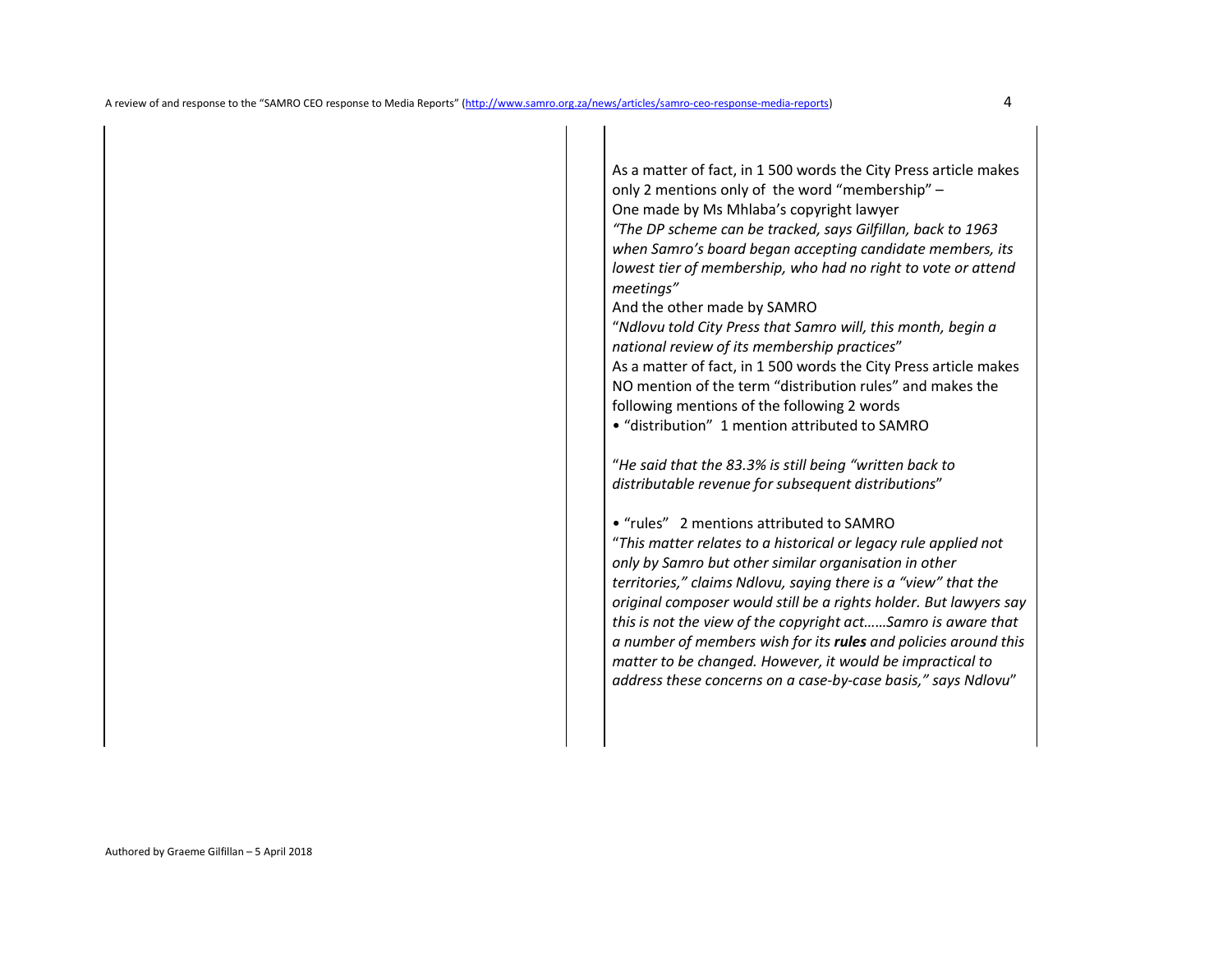It must be recorded that SAMRO is already reviewing the rules in question as part of a far wider policy review because of the clear disharmony between some of our policies and the SAMRO we wish to see going into the future, as well as clear unhappiness over the years from members

Axiomatically the article does not concern "allegations…...about the membership and distribution rules of SAMRO

It must also be recorded that a review of previous SAMRO CEO corporate and media communications from the past 4 SAMRO CEOs confirms the same verbiage about

1. Reviews being done, on-going or to be done

 2. Clear disharmony between SAMROs current and future policies

3. Clear unhappiness over the years

In SAMROs Integrated report for 2013 one finds the following:-

The risks have since been badly managed and in 2018 the unlawful payment of 83.33 cents on every rand of writer income on arrangements of public domain/traditional works continues to this day.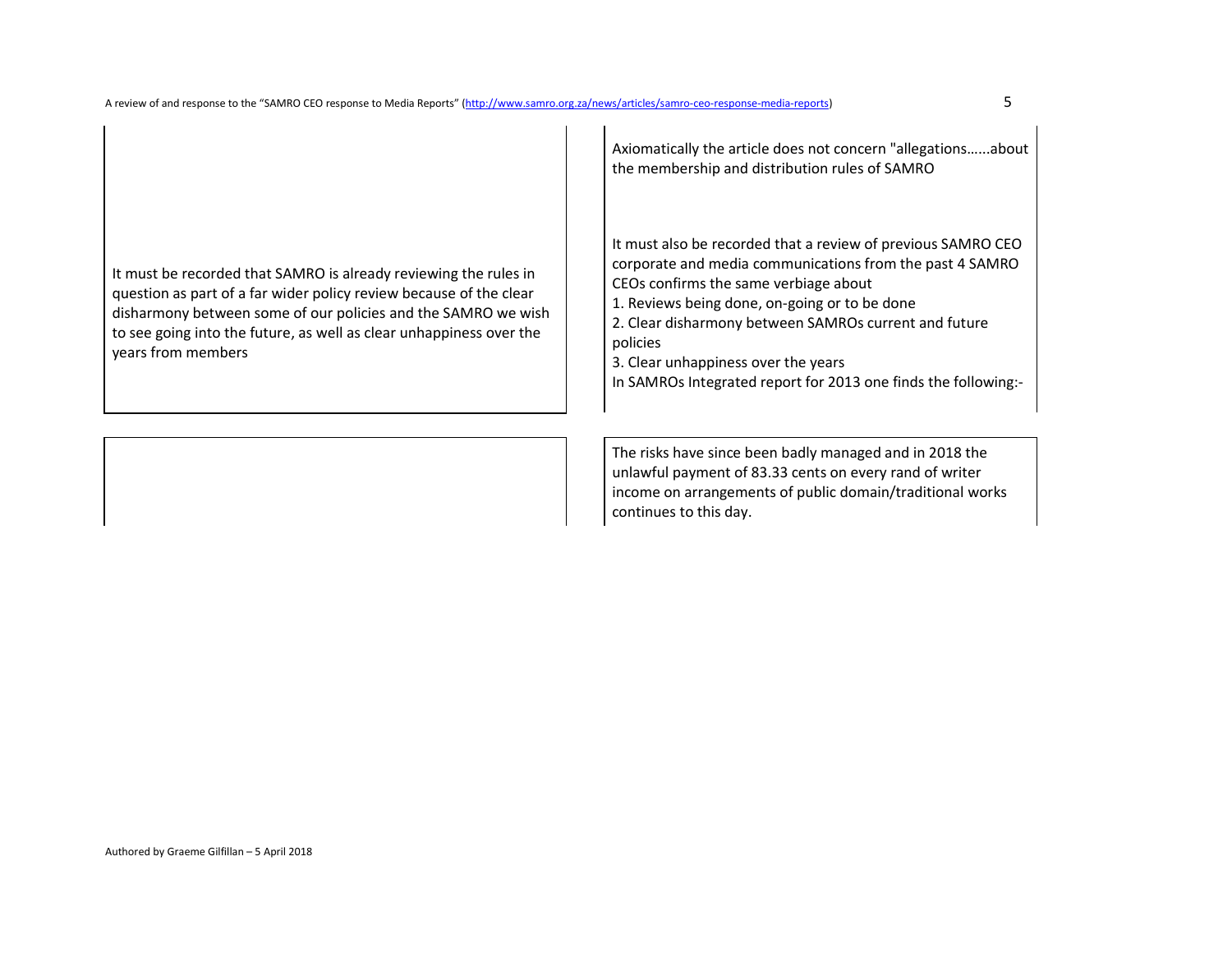The table below lists the issues that are considered most material to the group's long-term sustainability. These issues have been derived from a consideration of the operational risk register as well as an analysis of the broader trends in industry, both locally and internationally.

| <b>Material Issue</b>                                                            | <b>Risk</b>                                                          | <b>Further Information</b>                     |
|----------------------------------------------------------------------------------|----------------------------------------------------------------------|------------------------------------------------|
| <b>Membership</b>                                                                | Possibility of alternative rights collection<br>options emerging     | Chairperson, CEO and<br>sustainability reports |
| <b>Reputation</b>                                                                | Negative perceptions about SAMRO<br>affecting membership and revenue | Chairperson and CEO reports                    |
| <b>Legislative changes</b>                                                       | Business model relies on existing<br>legislation                     | Chairperson and CEO reports                    |
| Cost                                                                             | Fixed cost base requires revenue growth                              | CEO and CFO reports                            |
| <b>Piracy and revenue</b>                                                        | Digital service providers and new<br>distribution channels.          | <b>CEO</b> report                              |
| <b>Licensing</b>                                                                 | Licensing of community broadcasters<br>not sustainable               | <b>CFO</b> report                              |
|                                                                                  | Lack of adequate copyright legislation<br>for new media              | <b>CEO</b> report                              |
| <b>Data Integrity</b>                                                            | Correct and timely distributions rely on<br>accurate data from users | <b>CEO</b> report                              |
| Limited internet penetration among<br><b>IT systems</b><br>CEO report<br>members |                                                                      |                                                |
| <b>Compliance</b>                                                                | Compliance capacity and structure                                    | CEO and governance reports                     |
| <b>Customers</b>                                                                 | Non-payment by licensees                                             | <b>CFO</b> report                              |
| <b>Employees</b>                                                                 | Increased union activity                                             | CEO and sustainability reports                 |

The risks have since been badly managed and in 2018 the unlawful payment of 83.33 cents on every rand of writer income on arrangements of public domain/traditional works continues to this day.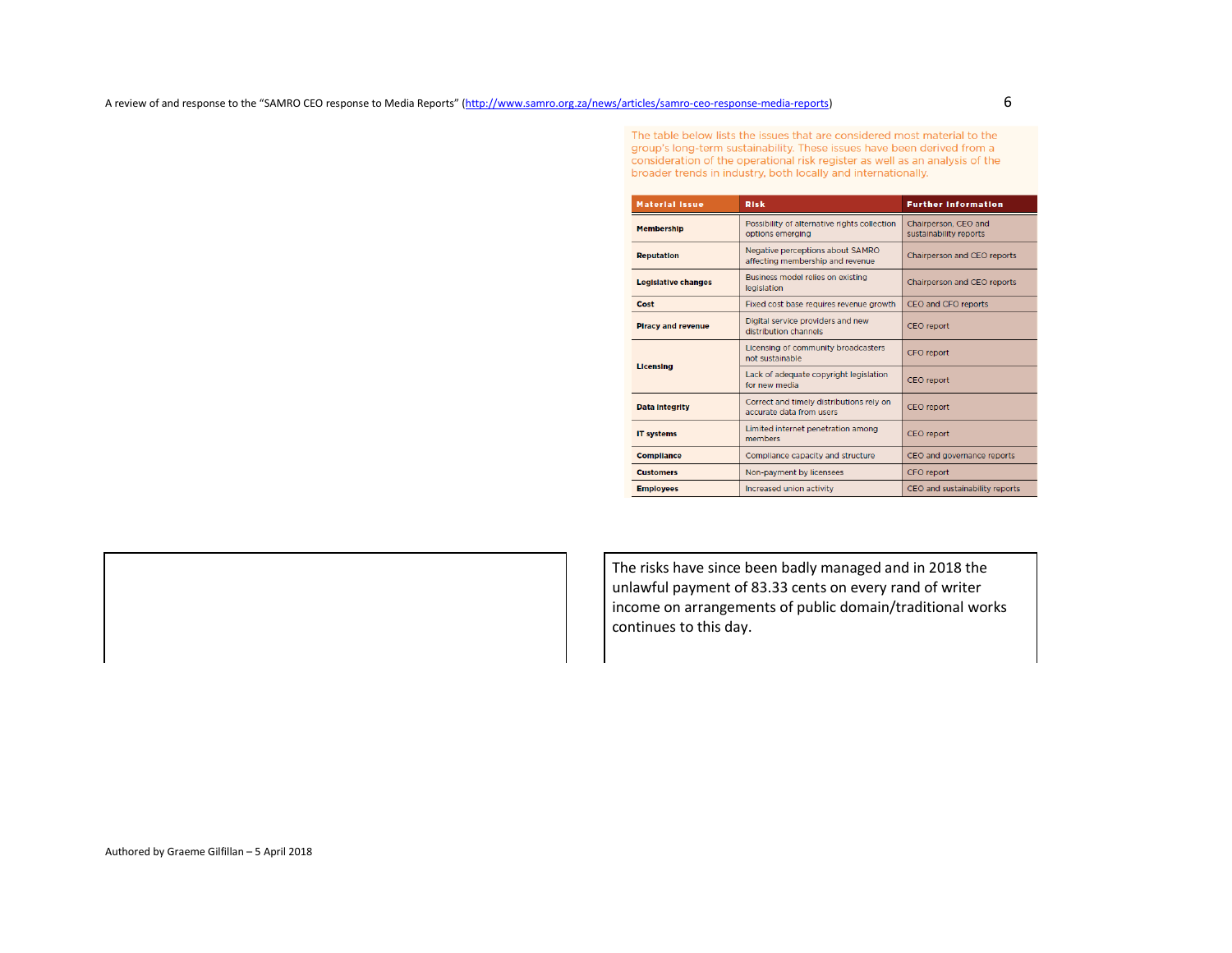SAMRO did send an extensive response to the City Press journalist before publication but it is disappointing to observe that SAMRO's inputs were largely ignored

The article, although with many factual inaccuracies, does highlight some of the concerning and outdated policies and practices already identified by the board and management as requiring urgent change at SAMRO and I have been working with the team within SAMRO to do this

SAMRO sent a 4 page response on Thursday 2018/03/29 on 03:28 PM with the sign off of "Have a great Easter break". It appears, that there was no-one at SAMRO to address the queries raised to the SAMRO response on the Friday or the Saturday. Notwithstanding whilst the interview is with Ms Mhlaba with seven mentions of her name, SAMROs Ndlovu is mentioned 6 times - it is thus disingenuous to suggest that SAMRO's inputs were largely ignored

SAMRO CEO offers a vacuous and unsupported claim as regards "*many factual inaccuracies*" without offering evidence of a single factual inaccuracy.

 SAMRO is a 55 year old organization where the "*concerning and outdated policies and practices*" have been, so the records advise, have been repeatedly raised to SAMRO for 2 decades, without result.

 If "*concerning and outdated policies and practices*" have already been identified by SAMRO the question is raised……….why has there not been action? True to form the SAMRO CEO offers no evidence or detail to support the claim "*I have been working with the team within SAMRO to do this*"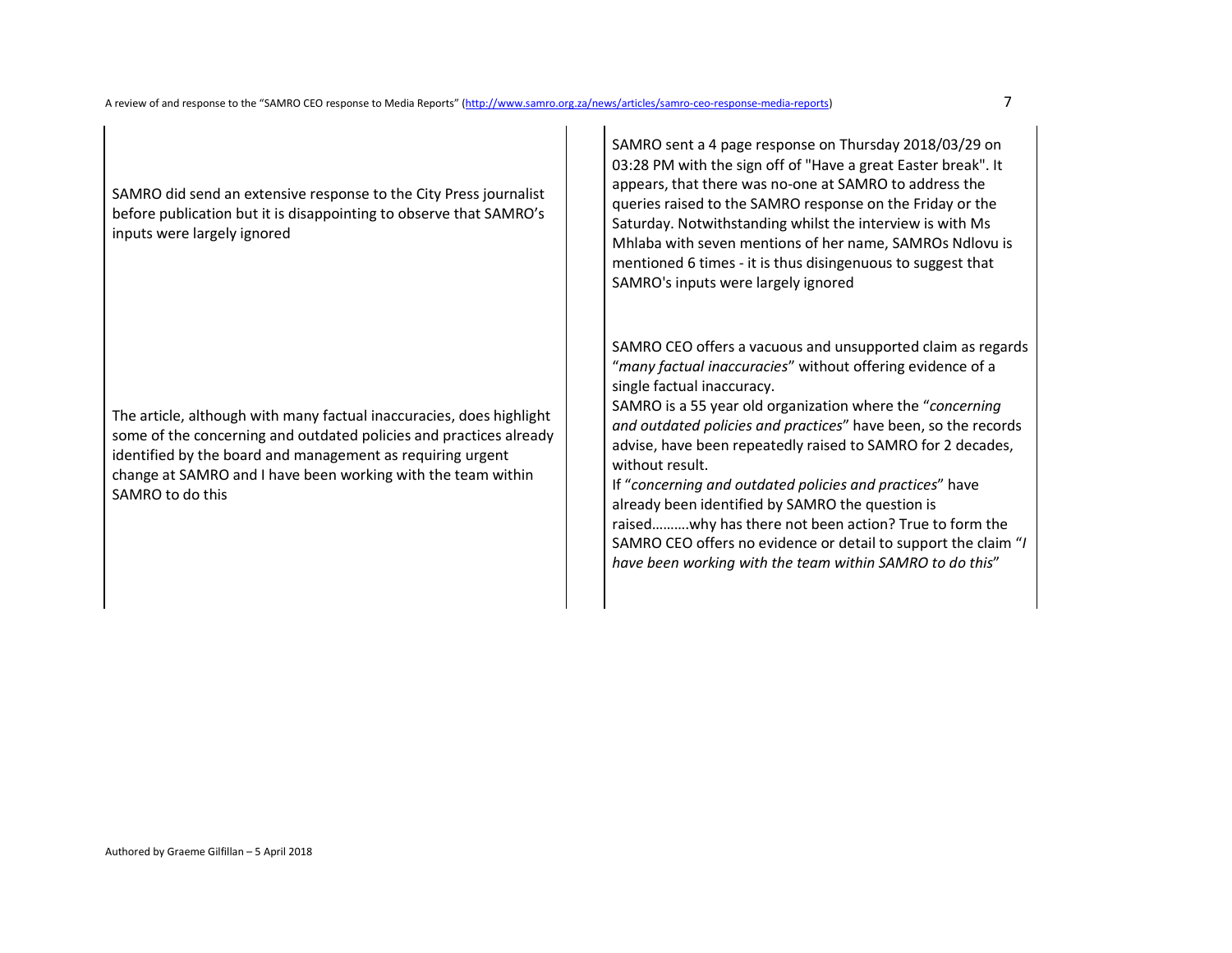The fact that we need to change and improve certain aspects of the way SAMRO operates is well known and was a key mandate given by the board to me and the executive in July 2017, and was a very clear directive from you, the membership, of SAMRO at the EGM and AGM meetings of October and November 2017

Over the last 9 months, we have already started on this path to change: continued and change of the path of the path of claim noted change:

• We have created a specific department to deal with undistributed royalties (held as UNDOC) to prioritise and expedite the distribution of these funds

• We have also started a full review of all membership rules, including rules relating to board membership.

• The board has undergone an extensive review on its performance (both collectively and individually) and for which a report will be submitted to SAMRO

One notes that the SAMRO CEO admits that "*the need to change and improve certain aspects of the way SAMRO operates is well known*". To those who know SAMRO this admission sounds like the broken record that has been running for two decades. The fact that the CEO Response to the Media had to be issued is proof positive that the need to change, remains. In the past 9 months nothing has changed and SAMRO'S innate deeply seeded knee-jerk reaction to defend the indefensible still operates.

Great claim and the priority of every previous CEO - but as before an empty claim without a department name, a contact, a number, an email and a departmental capacity to trace there is no expediting the distribution of funds without confirming the identity of who to pay the funds to

Great claim and the priority of every previous CEO - but as before an empty claim without detail as to start date, stop date, clarity who is "we" and engagement with members

Laudable action - no detail as to when and as to whether "*available to SAMRO*" includes being available to SAMRO members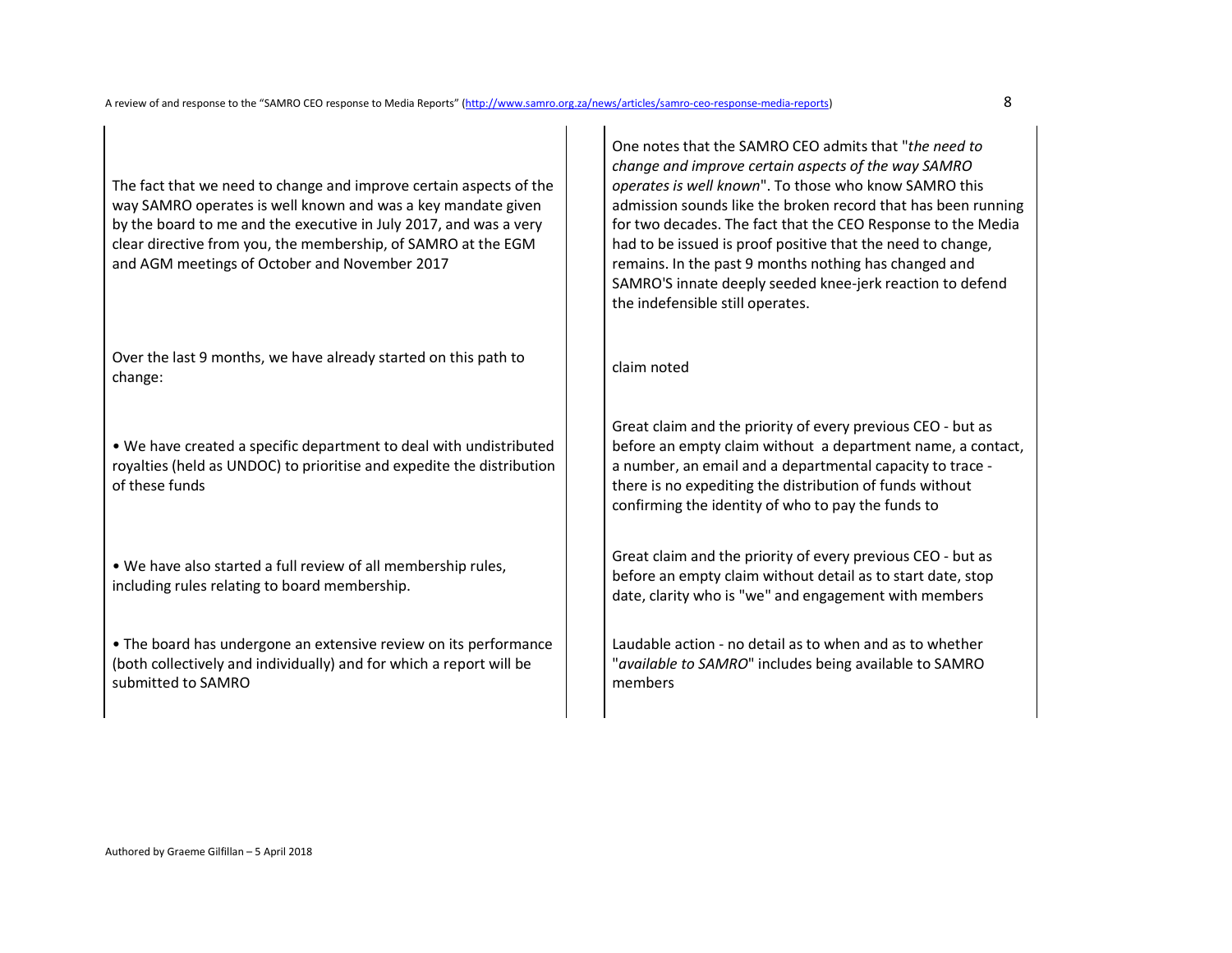• A full investigation is underway with independent forensic investigators to explore the allegations that SAMRO's 2016 investment in a subsidiary company in Dubai was irregular.

The statement clarifies very little about the AEMRO matter and in fact it raises further questions. There is no comfort gained by the notice that a "full investigation is underway" using unnamed "independent forensic investigators" who's only task is to "explore the allegations that SAMRO's 2016 investment in a subsidiary company in Dubai was irregular"

Any investment offering "a billion rands" return out of R45 million in vested would classify the investment sight unseen as either a ponzy scheme or a very high risk investment.

Assuming for the moment there was no ponzy scheme, for an NPC to invest members' monies in very high risk schemes is prima facie evidence of a collapse in governance and of a board that is unfit to hold seat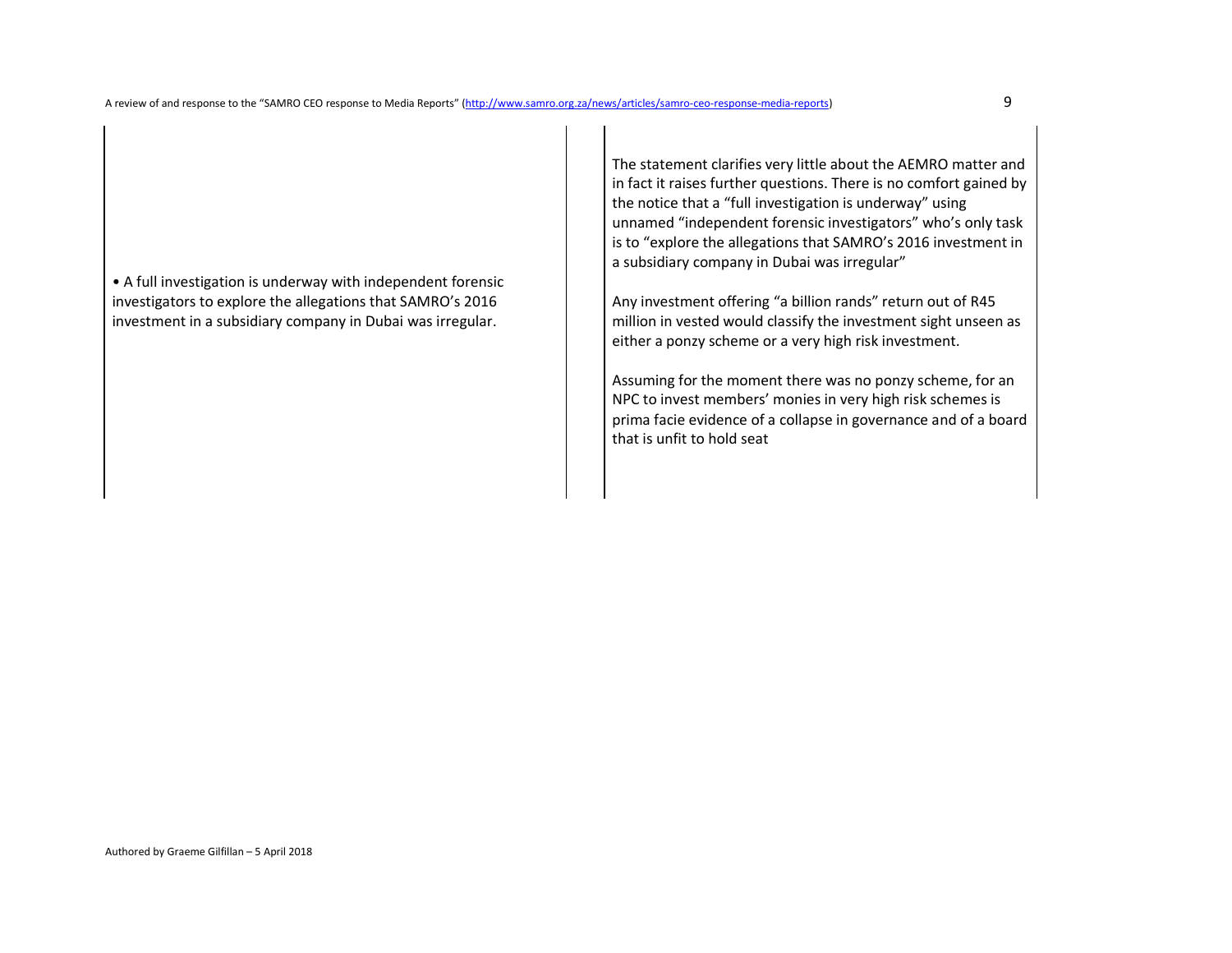It should be remembered that it was the SAMRO board and management that called an Extraordinary General Meeting (EGM) last to raise the matter of closing the subsidiary.

We will be holding another EGM in June 2018 to further engage with members on the new rules of SAMRO going forward.

Members would ask why the monies are not paid through to them and further why SAMRO is sitting on member's money in the first place to the extent that it can go and make highly risking investments.

Members would further ask why there is no discipline and/or sanction applied to those responsible and would certainly add that none involved should ever have anything to do with financial decisions at SAMRO in the future.

SAMRO cannot evidence any discussions with members as to the investment of R45 million in Dubai……………..this was done in secrecy and a prime parties involved CEO Sipho Dlamini (Mr Dubai…..in the industry at one point) and COO Bronwen Harty suddenly upped and left to Universal allegedly when the investment went south.

With 14 000 members over a wide geographical South Africa, it is doubtful that anything more than 180 SAMRO members will be able to afford to attend - as before icing SAMRO members out of the process and excluding their involvement. With all communications and documents only issued in English, it is not exactly sure how SAMRO will "*engage with members on the new rules of SAMRO going forward*". If the past is anything to go by, SAMRO will engage with very few of its members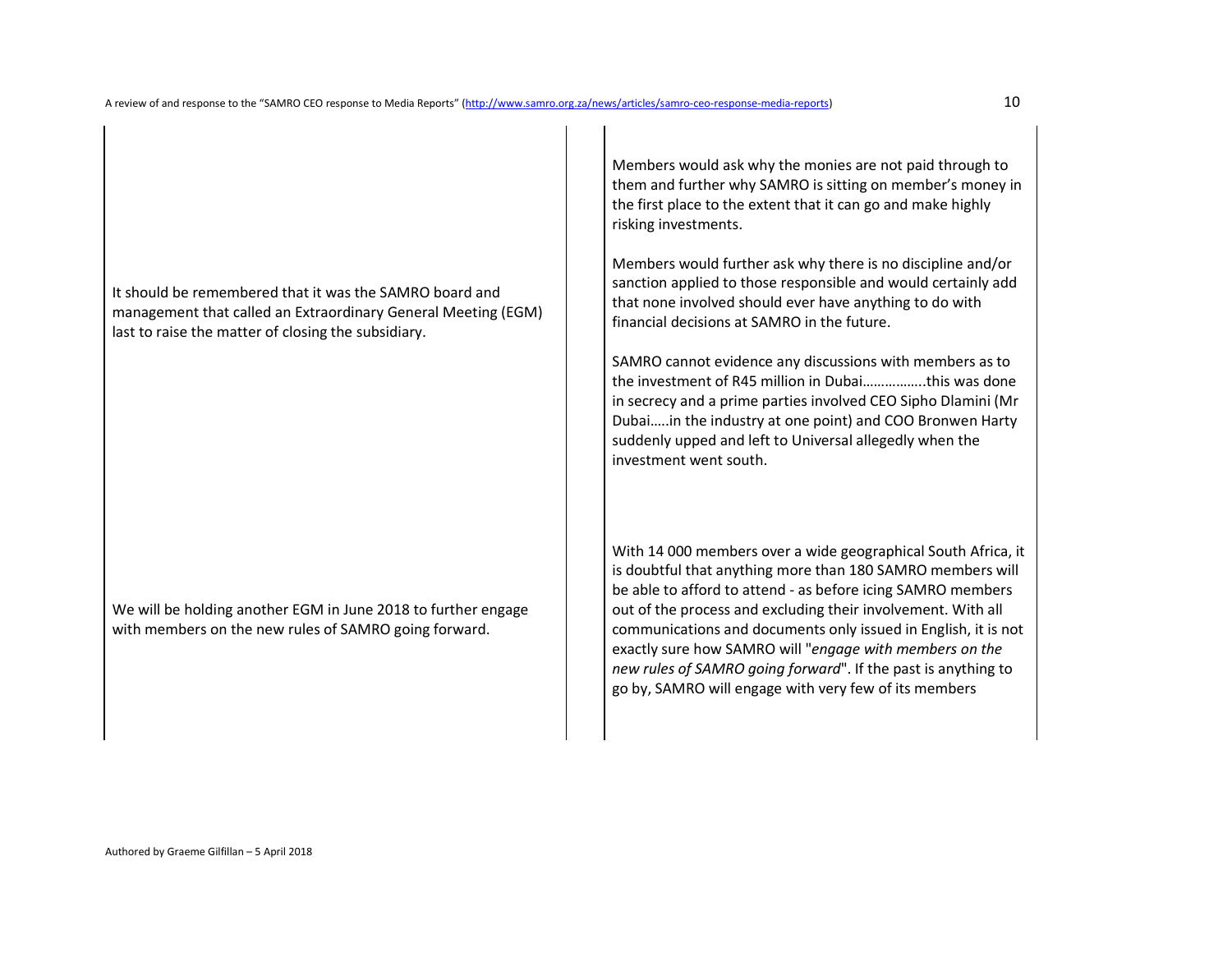This will include how do members qualify for the various membership tiers, how to qualify for the annual Grant of Rights Payments, the public domain public rules etc

So although the matters raised in the City Press are important and relate to the way SAMRO has historically conducted business, it should be remembered that these fall within a bigger review of SAMRO's operations as a whole.

For a 55 year old organization one imagines that this information is known and has been known - however the reference to "public domain rules" raises a red flag….the only rules as regards expiry of the term of copyright are contained in the Copyright Act 98 of 1978 as amended. SAMRO's relationship with the performing right of musical works does not confer SAMRO any right to make "rules" which are not consistent and compliant with said Copyright Act 98 of 1978 or to make rules for rest of the musical work rights which it has no relationship with

This is opined as a false and untrue statement as regards the matters raised in the City Press

In the first instance the unlawful deduction of monies, guestimated to R1.2 billion over 55 years from and lawfully due to thousands of composer/author SAMRO members presents SAMRO with a class action threat that could denude the organization of every penny it has.

This threat, arising from management oversight that is alleged to be wholly irresponsible, is not just "important", it is "critical" and a real threat to its very survival.

In the second instance saying that this relates "to the way SAMRO has historically conducted business" is to purposefully and knowingly omit that it relates also to the way SAMRO has CUURENTLY conducted business

A review that started in 2017 No start date, end date, team detail, scope detail information is A review that started in 2017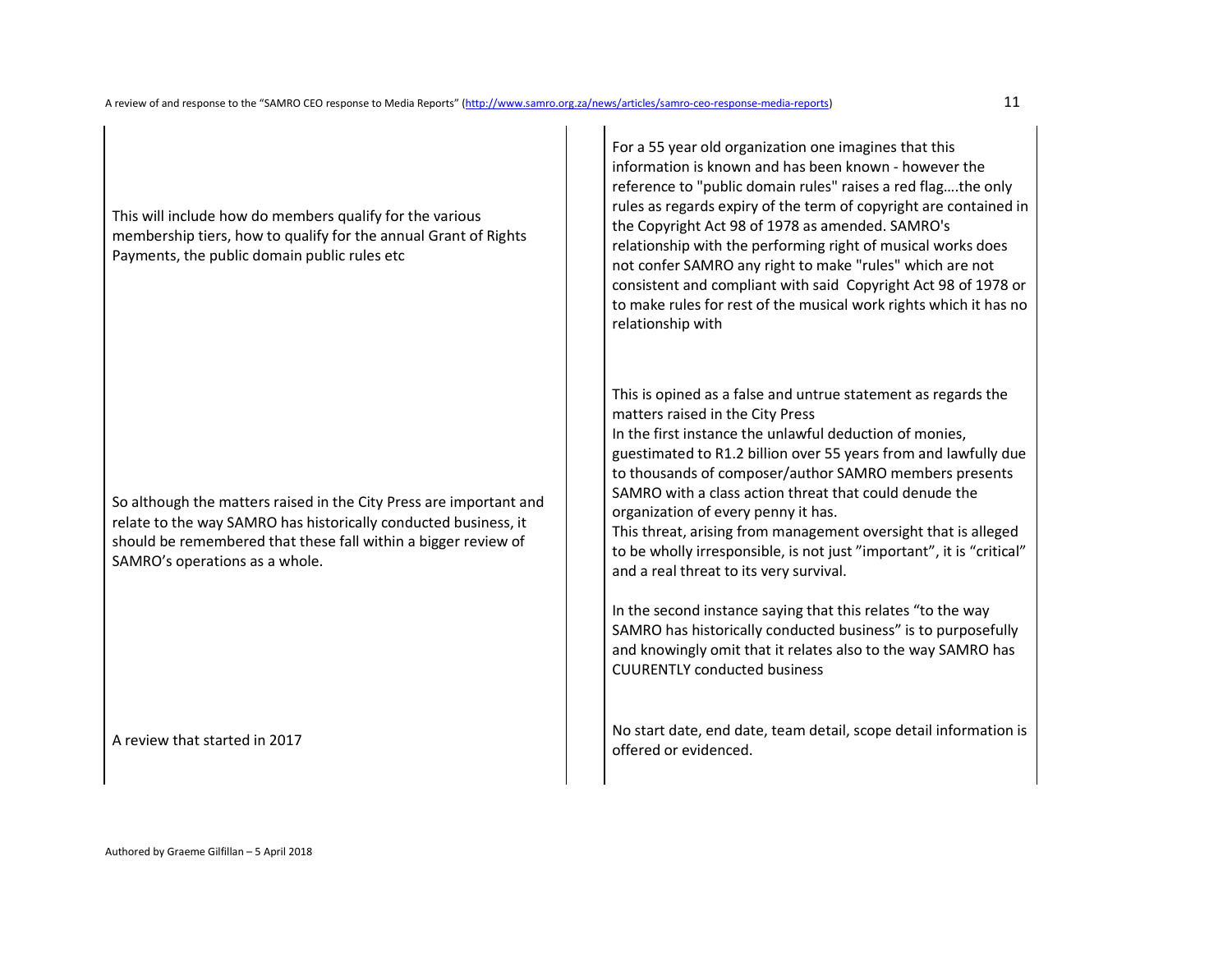| I would like to now address, in this letter, several issues raised in<br>that article:<br>1. Who or what is DP? |                                                                                                                                                                                                                                                                                                                                                                                                                                                                                                                                                                                                                                                                                                                                             |
|-----------------------------------------------------------------------------------------------------------------|---------------------------------------------------------------------------------------------------------------------------------------------------------------------------------------------------------------------------------------------------------------------------------------------------------------------------------------------------------------------------------------------------------------------------------------------------------------------------------------------------------------------------------------------------------------------------------------------------------------------------------------------------------------------------------------------------------------------------------------------|
| DP is not a person;                                                                                             | The admission is noted however the SAMRO CEO does not<br>clarify as to whether DP is a natural person or nor a juristic<br>person - one assumes for the moment that the SAMRO CEO<br>refers to a natural person as either a composer, author, or<br>both, arranger or adaptor.<br>In SAMRO's database as well as all other CISAC member<br>databases on the CIS-Net system, there is no way in terms of<br>the metadata, to understand or verify whether the name listed<br>is a natural person.<br>The interested parties in a song are noted in the databases as<br>follows:-<br>C Composer (of music)<br>A Author (of Music)<br>CA Composer author<br>AR Arranger (of music)<br>AD Adaptor (of words)<br>E Publisher<br>SE Sub-publisher |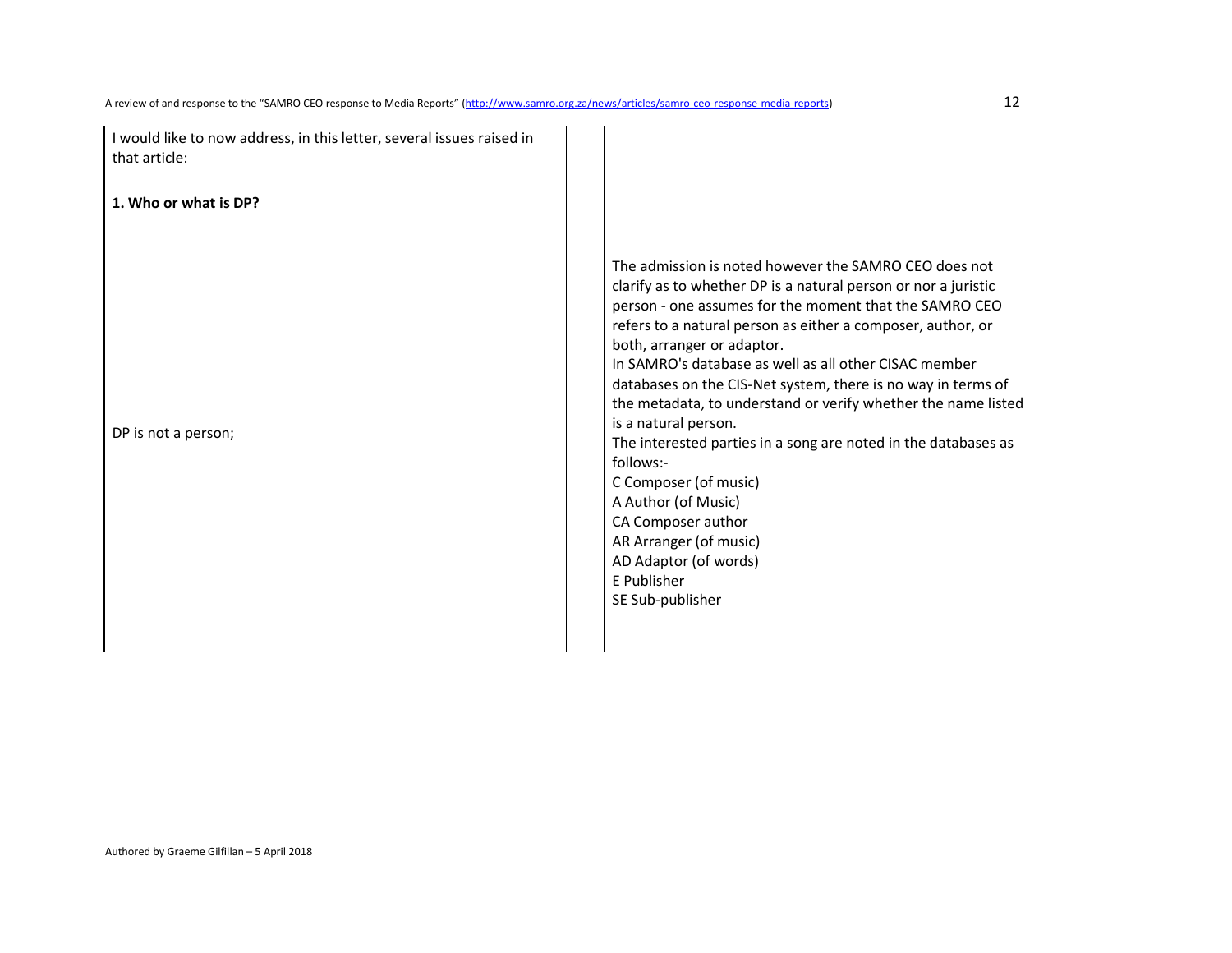Omitted by the SAMRO is that DP is a composer author both in the SAMRO Performing Rights Royalty Distribution Rules as well as in the CIS-Net databases and all other CISAC databases. It is reasonable in the absence of clarity to the contrary to assume that a Composer Author is a natural person

 in the SAMRO Performing Rights Royalty Distribution Rules, DP is not mentioned as it appears in the SAMRO works lists, instead "Composer" is, alongside the 83.33% - see below.

SAMRO's default standard Share splits are as follows:-

| <b>Category</b>        | <b>Type of Work</b>  |                                  | <b>Rights Holders</b> |                      | <b>Fraction</b> | $\frac{9}{6}$                         |
|------------------------|----------------------|----------------------------------|-----------------------|----------------------|-----------------|---------------------------------------|
|                        | 3. Music Arrangement |                                  | Composer<br>Arranger  |                      | 10/12<br>2/12   | 83.33%<br>16.67%<br>100.00%           |
| 4. Song Arrangement    |                      | Composer<br>Author<br>Arranger   |                       | 5/12<br>5/12<br>2/12 |                 | 41.67%<br>41.67%<br>16.67%<br>100.00% |
| 5. Song Revised Lyrics |                      | Composer<br>Author<br>Sub Author |                       | 5/12<br>5/12<br>2/12 |                 | 41.67%<br>41.67%<br>16.67%<br>100.00% |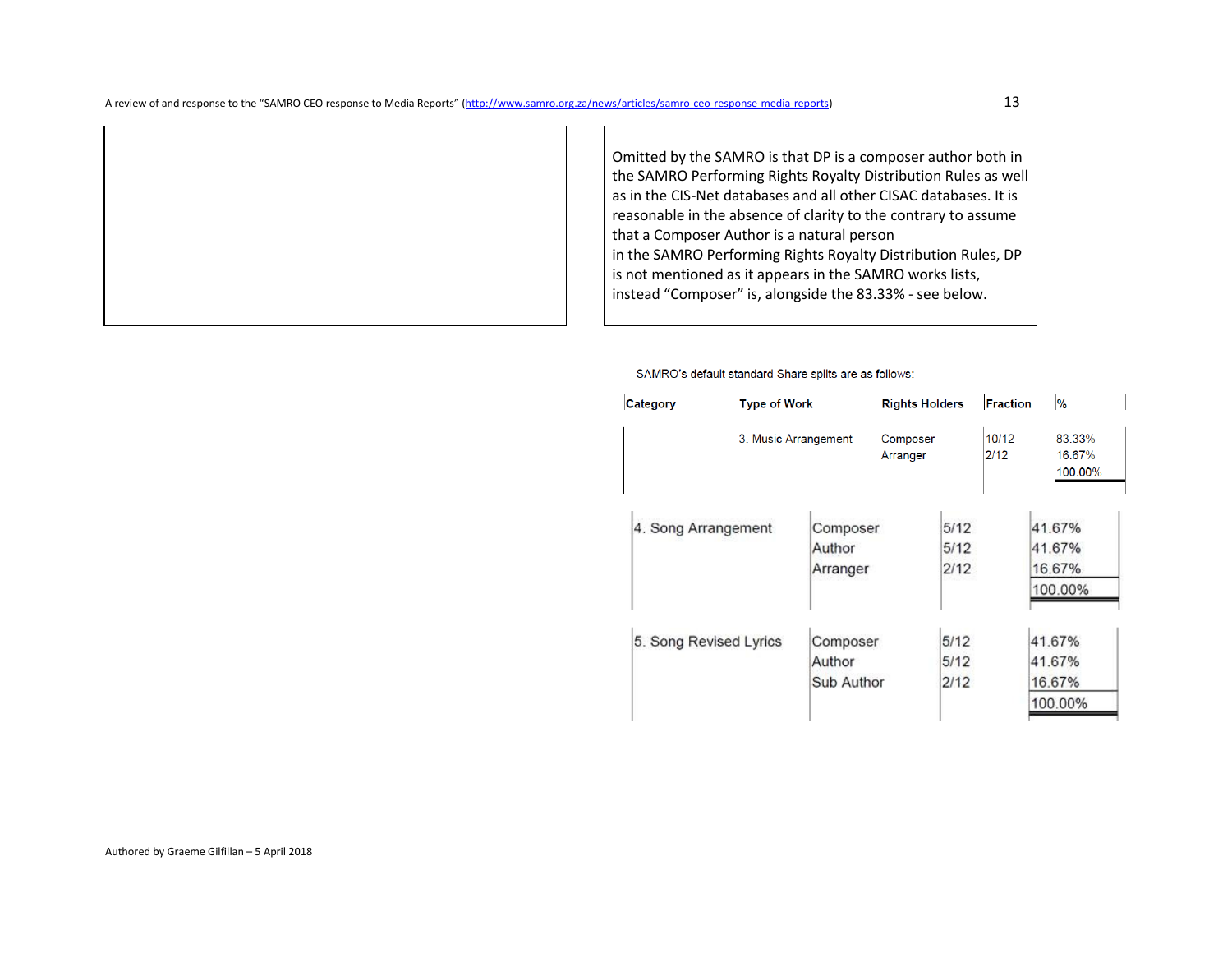A review of and response to the "SAMRO CEO response to Media Reports" (http://www.samro.org.za/news/articles/samro-ceo-response-media-reports) 14

| 6. Song Arrangement   | Composer   | 5/12 | 41.67%  |
|-----------------------|------------|------|---------|
| <b>Revised Lyrics</b> | Author     | 5/12 | 41.67%  |
|                       | Arranger   | 1/12 | 8.33%   |
|                       | Sub Author | 1/12 | 8.33%   |
|                       |            |      | 100.00% |

| DP is simply an internal system categorization that is allocated to all<br>public domain works. | This is a false and untrue statement. DP is not "an internal<br>system categorization"<br>DP is a CA (a composer author in the databases, works lists and<br>statements) it is an interested party in musical and literary<br>works. In Ms Mhlaba's works list, DP is listed as a Composer<br>Author as follows:                                                                                                                                                                                                                                                                                                                                                                                             |
|-------------------------------------------------------------------------------------------------|--------------------------------------------------------------------------------------------------------------------------------------------------------------------------------------------------------------------------------------------------------------------------------------------------------------------------------------------------------------------------------------------------------------------------------------------------------------------------------------------------------------------------------------------------------------------------------------------------------------------------------------------------------------------------------------------------------------|
|                                                                                                 | CopyrightOw Role Name                                                                                                                                                                                                                                                                                                                                                                                                                                                                                                                                                                                                                                                                                        |
|                                                                                                 | 0002540518 CA<br><b>DP</b><br><b>MHLABA</b><br>0002540550 AR                                                                                                                                                                                                                                                                                                                                                                                                                                                                                                                                                                                                                                                 |
|                                                                                                 | The assertion made by the SAMRO CEO here contradicts an<br>earlier email assertion the SAMRO CEO made on 03 October<br>2017 at 09:59 AM that:<br>"DP (this is an unmanipulatable cade used by all CMOs and is<br>assigned by CISAC)."<br>On Thu 2017/11/16 at 08:43 AM the SAMRO's CEO was advised<br>by email that:<br>"SAMRO manipulates the IPI number of "DP" internally, which<br>is an Interested Party with the IP Base Number I-001635861-3.<br>If you check, you will find that these are all fake IP's that link up<br>to one "DP" (which SAMRO used for longest timeas<br>many thousands of historical and current work statements<br>confirm) that has the IP Name number 00039657154. To verify |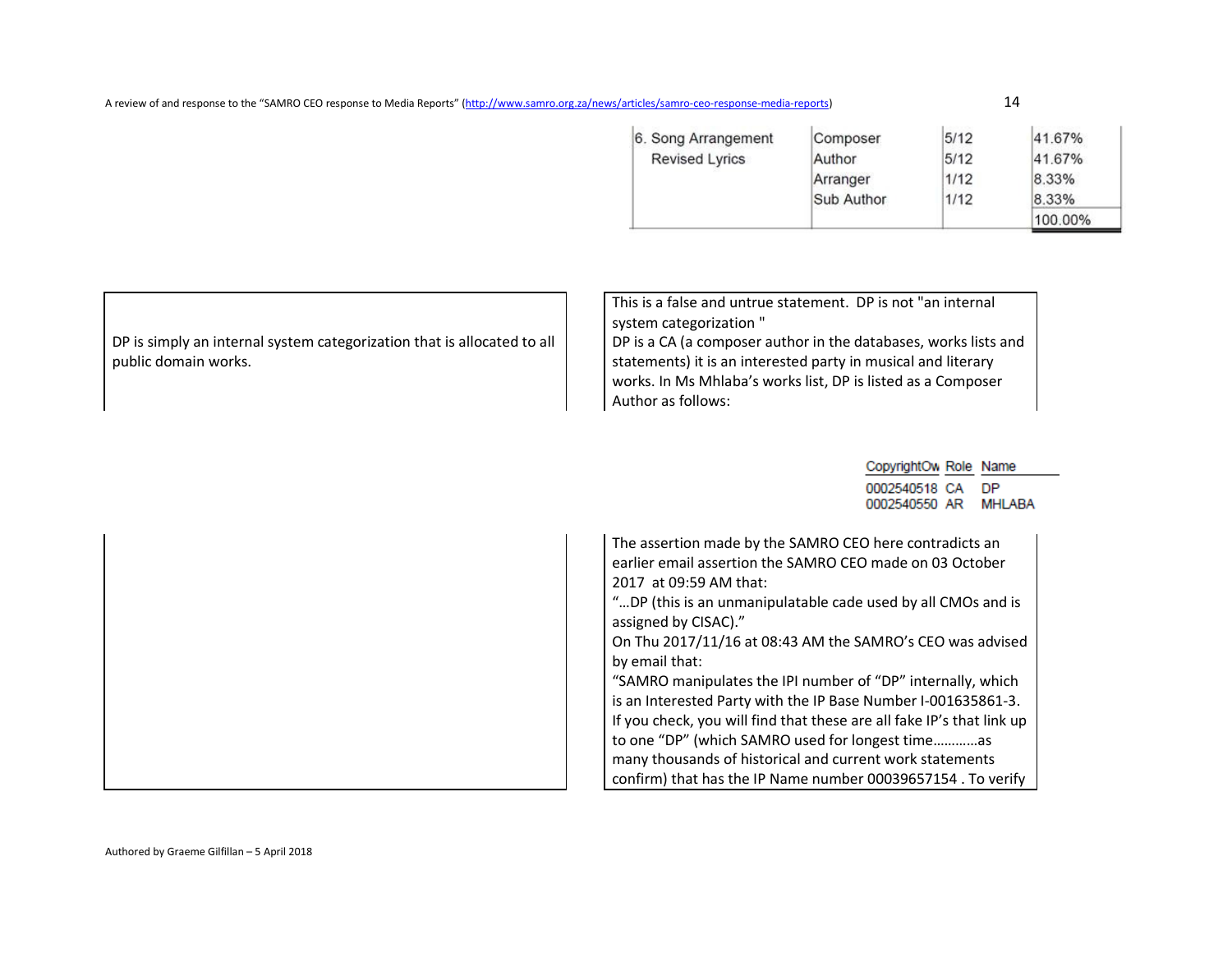A review of and response to the "SAMRO CEO response to Media Reports" (http://www.samro.org.za/news/articles/samro-ceo-response-media-reports) 15

what I am advising – please do a CIS-Net search for the composer (interested party) called "DP"…..and you will find the following:-

### **Names and Usages**

| Name Type | <b>IP Name</b>                |    | <b>IP Name Number</b> |    | Creation   | Amendment  |
|-----------|-------------------------------|----|-----------------------|----|------------|------------|
| PA        | <b>DP</b>                     |    | 00039657154           |    | 2000-06-19 | 2006-10-25 |
|           | Creation classes : roles list | MW | $^{\circ}$ LY         | MC |            |            |
| DF        | DOMAINE PUBLIC NON IDENTIFIE  |    | 00506142687           |    | 2006-08-28 | 2006-08-28 |
|           | Creation classes : roles list | MW |                       | MC |            |            |
| DF        | PUBLIC DOMAIN UNIDENTIFIED    |    | 00506142981           |    | 2006-08-28 | 2006-08-28 |
|           | Creation classes : roles list | MW |                       | MC |            |            |



If in CIS-Net you do a search on the following work – this is what you find – you will note that DP has the role of a "Composer" – this is through the WID at ASCAP and the arrangement belongs 100% to the composers/publishers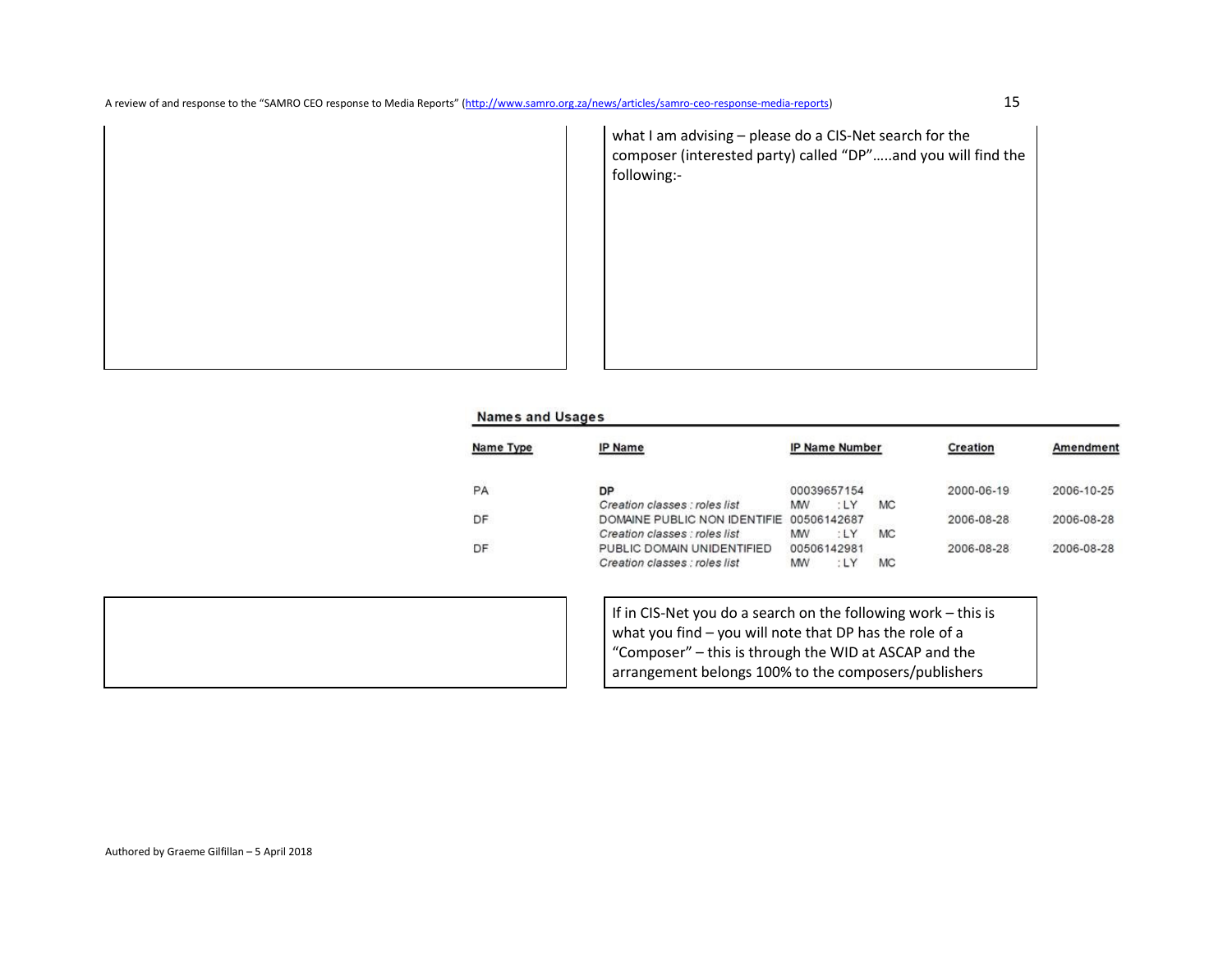A review of and response to the "SAMRO CEO response to Media Reports" (http://www.samro.org.za/news/articles/samro-ceo-response-media-reports) 16



**Domestic View**  $+2WL$ 

 $DP$ 

And at the PRS - this is through the WID at Nord-Doc and the arrangement belongs 100% to the composers/publishers

00039657154 A

**NS** 

0.00%

**NS** 

0.00%

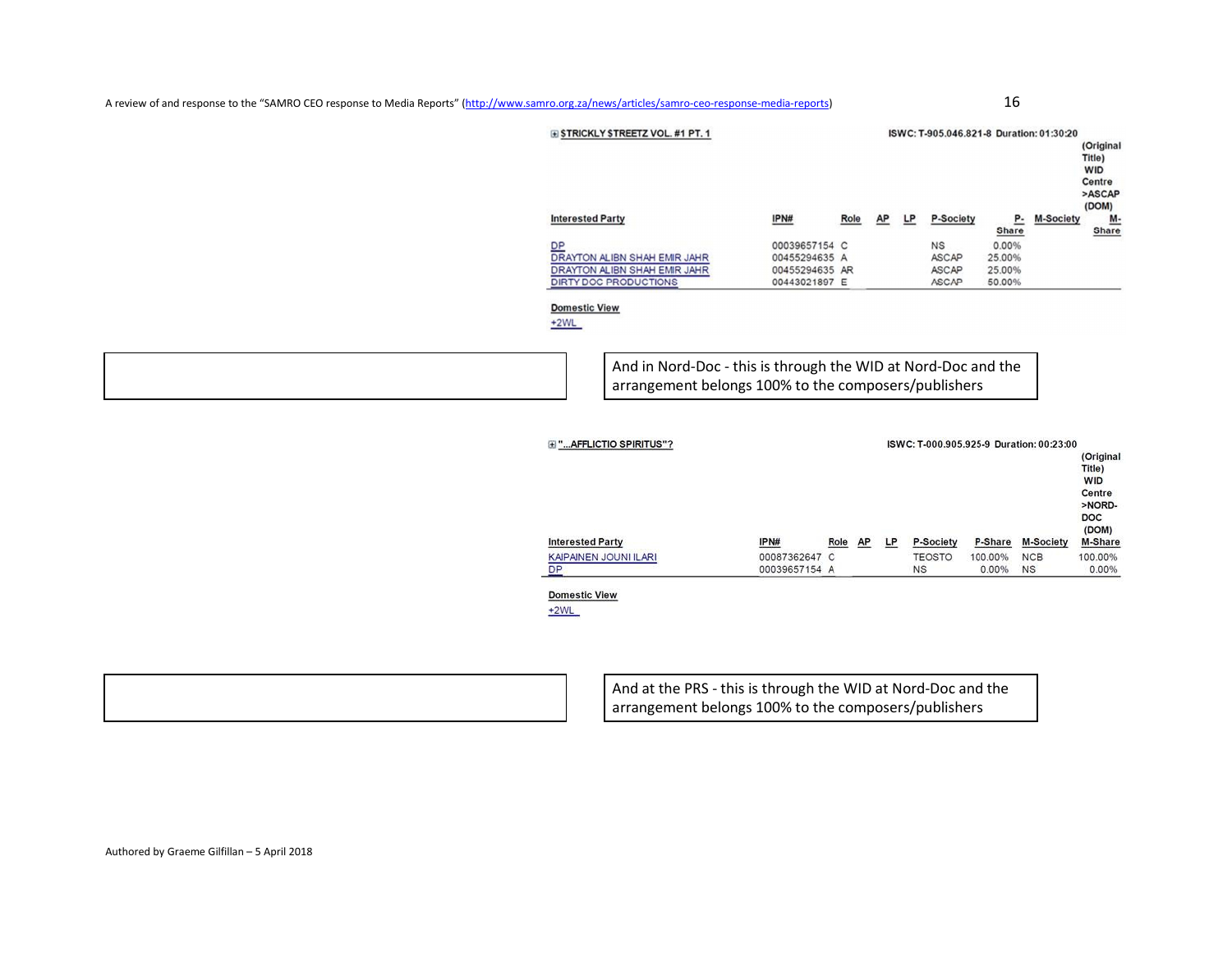| <b>E #ATTLE HYMN OF THE REPUBLIC</b> |                |      |    |    | <b>ISWC: No preferred Duration:</b> |                    | Centre >PRS (DOM)   | (Original Title) WID |
|--------------------------------------|----------------|------|----|----|-------------------------------------|--------------------|---------------------|----------------------|
| <b>Interested Party</b>              | IPN#           | Role | AP | LP | <b>P-Society</b>                    | Р.<br><b>Share</b> | <b>M-Society</b>    | M-Share              |
| <u>DP</u>                            | 00039657154 C  |      |    |    |                                     |                    | <b>NS</b>           | 0.00%                |
| HOWE JULIA WARD                      | 00014475794 A  |      |    |    |                                     |                    | <b>NS</b>           | 0.00%                |
| <b>GALLINA JILL C</b>                | 00045992351 AR |      |    |    |                                     |                    | <b>NS</b>           | 0.00%                |
| SHAWNEE PRESS INC                    | 00028507192 E  |      |    |    |                                     |                    | PRSforMusic 100.00% |                      |

| A musical work will be in the public domain if it never had copyright<br>in the first place (like indigenous African music that never<br>"qualified" for copyright under the old copyright framework) or if<br>the copyright has expired (which happens 50 years after the death<br>of the composer as per the Copyright Act.). | The statement is ill-informed, false and untrue with the use of<br>terms that have no standing or meaning in the Copyright Act 98<br>of 1978 such as:-<br>"never had copyright" See below Definitions (5) (e), Ch 1 Sec 2<br>(b) and Ch 1 Sec 3 (3)<br>"indigenous African music" Given that music has been recorded<br>since the late 1800s notwithstanding the various statutes<br>governing since what exactly is meant here is escapes logic and<br>meaning. Unless one wants to question the originality<br>conferred on the musical works and literary works created in<br>every South African language for last century, the phrase has<br>no meaning.<br>To say that the musical works and literary works described as<br>"indigenous African music never that qualified for copyright" is<br>incorrect, untrue and an error<br>"old copyright framework" This is a misnomer with no<br>meaning. South Africa's current Copyright Act came into force<br>in to 1978. The one prior was in 1965 and prior to that 1916<br>"expired" See below Ch 1 Sec 3 (2) |
|---------------------------------------------------------------------------------------------------------------------------------------------------------------------------------------------------------------------------------------------------------------------------------------------------------------------------------|---------------------------------------------------------------------------------------------------------------------------------------------------------------------------------------------------------------------------------------------------------------------------------------------------------------------------------------------------------------------------------------------------------------------------------------------------------------------------------------------------------------------------------------------------------------------------------------------------------------------------------------------------------------------------------------------------------------------------------------------------------------------------------------------------------------------------------------------------------------------------------------------------------------------------------------------------------------------------------------------------------------------------------------------------------------------|
|---------------------------------------------------------------------------------------------------------------------------------------------------------------------------------------------------------------------------------------------------------------------------------------------------------------------------------|---------------------------------------------------------------------------------------------------------------------------------------------------------------------------------------------------------------------------------------------------------------------------------------------------------------------------------------------------------------------------------------------------------------------------------------------------------------------------------------------------------------------------------------------------------------------------------------------------------------------------------------------------------------------------------------------------------------------------------------------------------------------------------------------------------------------------------------------------------------------------------------------------------------------------------------------------------------------------------------------------------------------------------------------------------------------|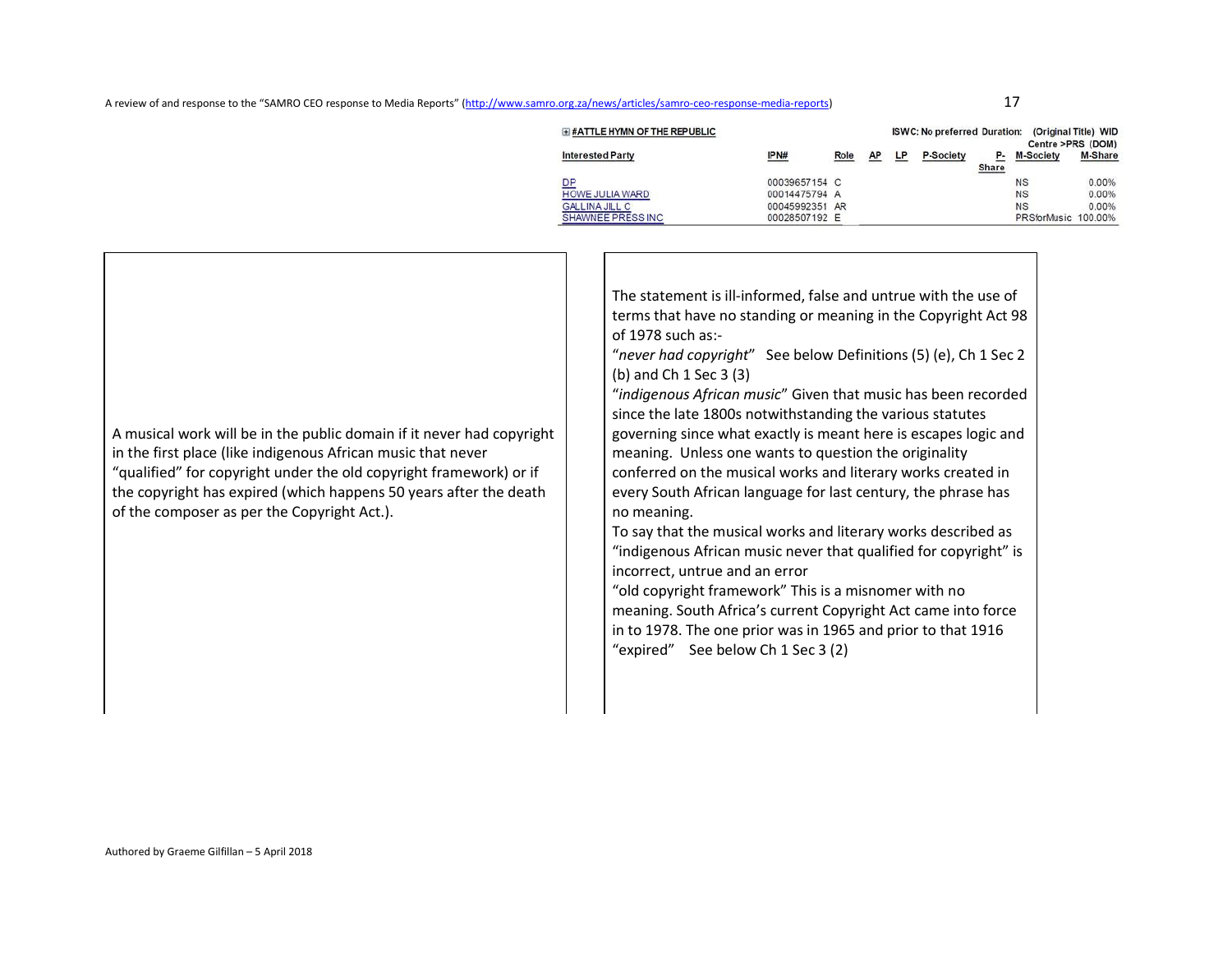The provisions concerning copyright in a musical work are found in the Copyright Act 98 of 1978 as follows:- Definitions (5) (e)

 For the purposes of sections 6, 7 and 11 (b), a work shall be deemed to be published if copies thereof have been issued to the public

Ch 1 Sec 2 (1) (b)

 2. (1) Subject to the provisions of this Act, the following works, if they are original, shall be eligible for copyright—

(a) literary works;

(b) musical works;

Ch 1 Sec 3 (1) (a)

 3. (1) Copyright shall be conferred by this section on every work, eligible for copyright, of which the author or, in the case of a work of joint authorship, any one of the authors is at the time the work or a substantial part thereof is made, a qualified person, that is—

 (a) in the case of an individual, a person who is a South African citizen or is domiciled or resident in the Republic;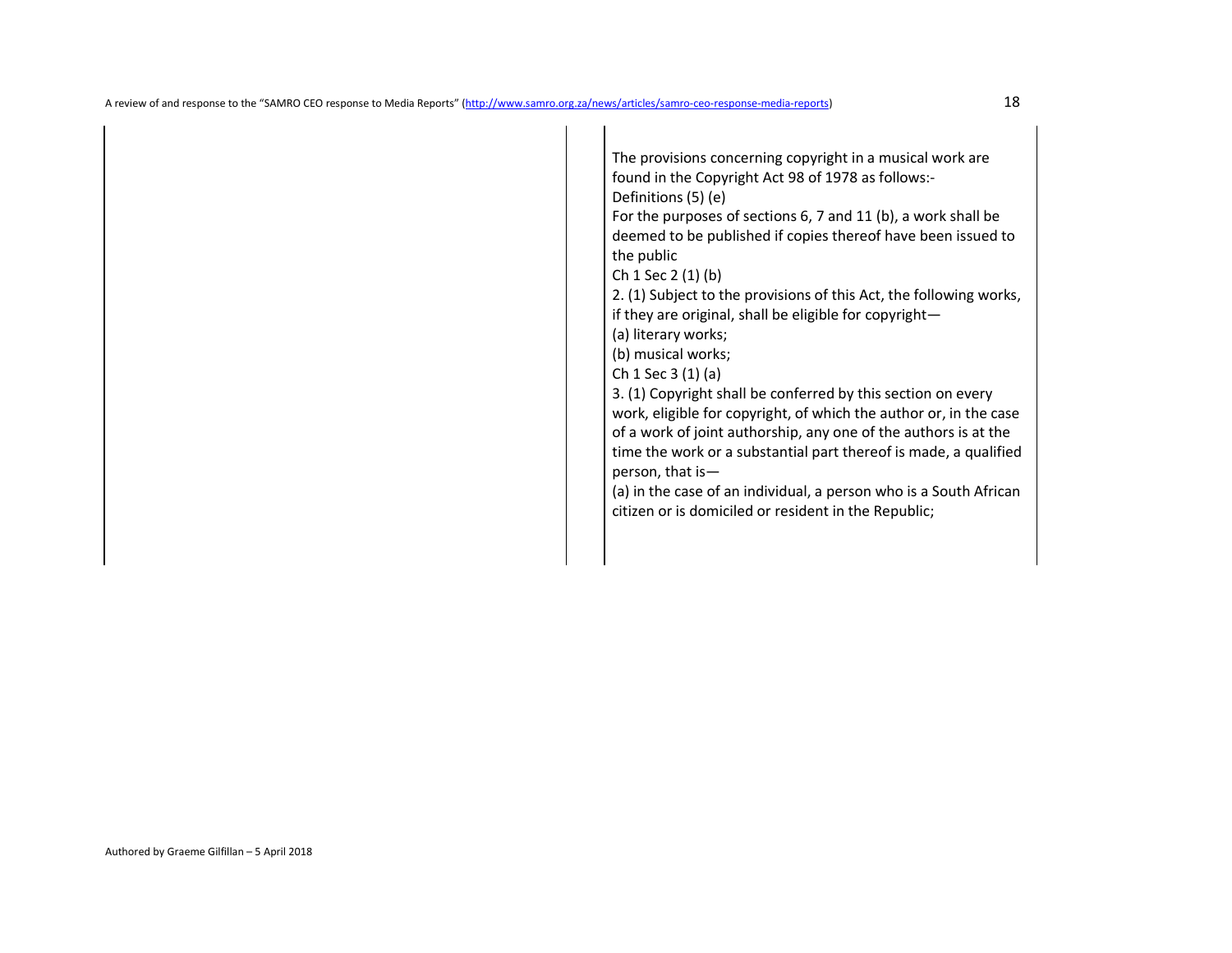Ch 1 Sec 3 (2)

 (2) The term of copyright conferred by this section shall be, in the case of—

 (a) literary or musical works or artistic works, other than photographs, the life of the author and fifty years from the end of the year in which the author dies: Provided that if before the death of the author none of the following acts had been done in respect of such works or an adaptation thereof, namely— (i) the publication thereof;

(ii) the performance thereof in public;

(iii) the offer for sale to the public of records thereof;

(iv) the broadcasting thereof,

 the term of copyright shall continue to subsist for a period of fifty years from the end of the year in which the first of the said acts is done;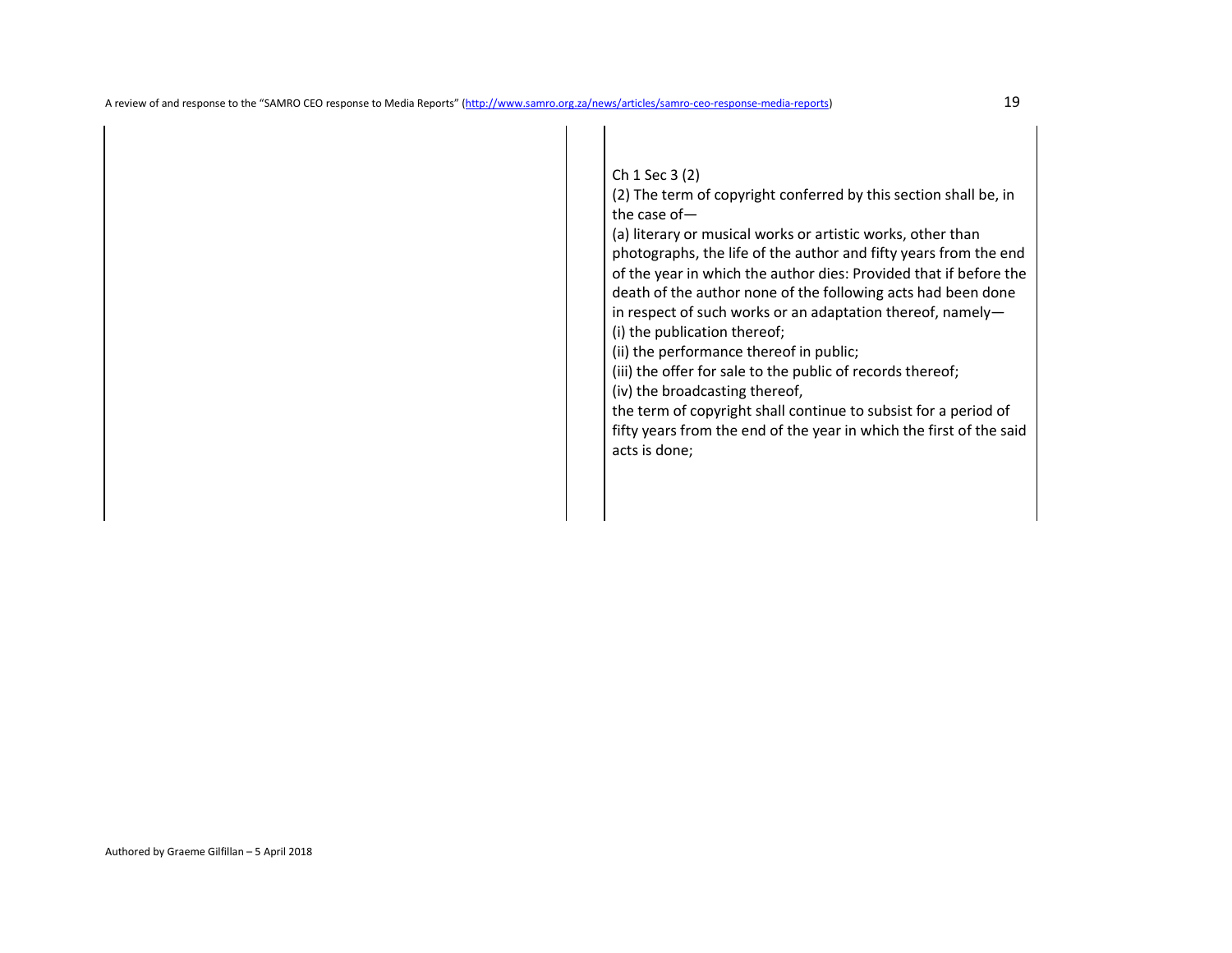## Ch 1 Sec 3 (3)

 (3) (a) In the case of anonymous or pseudonymous works, the copyright therein shall subsist for fifty years from the end of the year in which the work is made available to the public with the consent of the owner of the copyright or from the end of the year in which it is reasonable to presume that the author died, whichever term is the shorter

## Ch 1 Sec 3 (4)

 (4) In the case of a work of joint authorship the reference in the preceding subsections to the death of the author shall be taken to refer to the author who dies last, whether or not he is a qualified person

Ch 1 Sec 4 (1) (a)

 4. (1) Copyright shall be conferred by this section on every work which is eligible for copyright and which—

 (a) being a literary, musical or artistic work or a sound recording, is first published in the Republic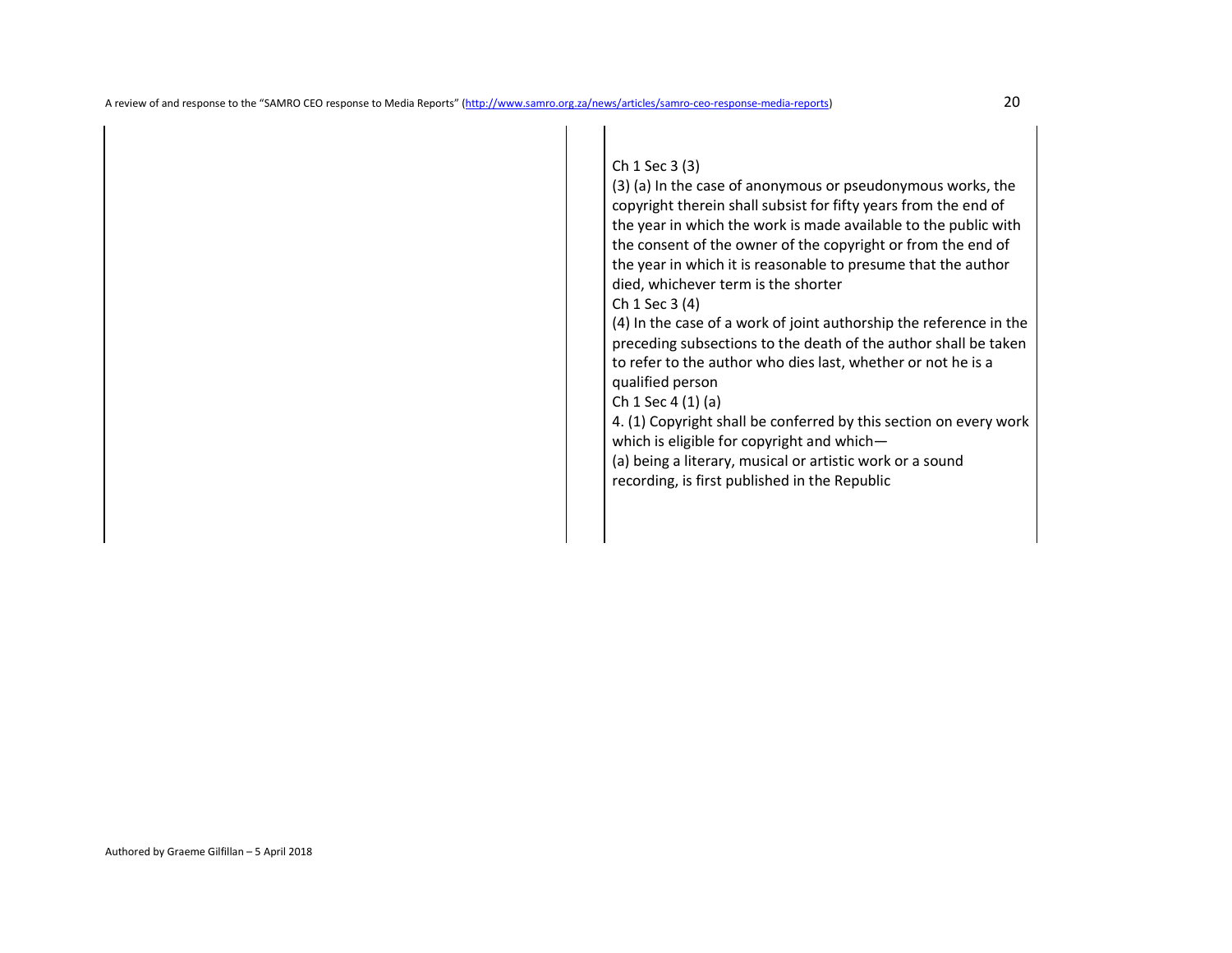|                                                                                  | Ch 1 Sec 6<br>6. Copyright in a literary or musical work vests the exclusive<br>right to do or to authorize the doing of any of the following acts<br>in the Republic:<br>(a) Reproducing the work in any manner or form;<br>(b) publishing the work if it was hitherto unpublished;<br>(c) performing the work in public;<br>(d) broadcasting the work;<br>(e) causing the work to be transmitted in a diffusion service,<br>unless such service transmits a lawful broadcast, including the<br>work, and is operated by the original broadcaster;<br>(f) making an adaptation of the work;<br>(g) doing, in relation to an adaptation of the work, any of the<br>acts specified in relation to the work in paragraphs (a) to (e)<br>inclusive |
|----------------------------------------------------------------------------------|-------------------------------------------------------------------------------------------------------------------------------------------------------------------------------------------------------------------------------------------------------------------------------------------------------------------------------------------------------------------------------------------------------------------------------------------------------------------------------------------------------------------------------------------------------------------------------------------------------------------------------------------------------------------------------------------------------------------------------------------------|
| The allegation made is that SAMRO has allocated R2billion to the DP<br>category. | The City Press article advised the following<br>"Gilfillan's findings are being used as research for a PhD thesis<br>on Mhlaba's case. Based on the percentage of this type of<br>royalty paid out by Samro, Gilfillan estimates that R1.2 billion<br>was deducted DP's name over 55 years"                                                                                                                                                                                                                                                                                                                                                                                                                                                     |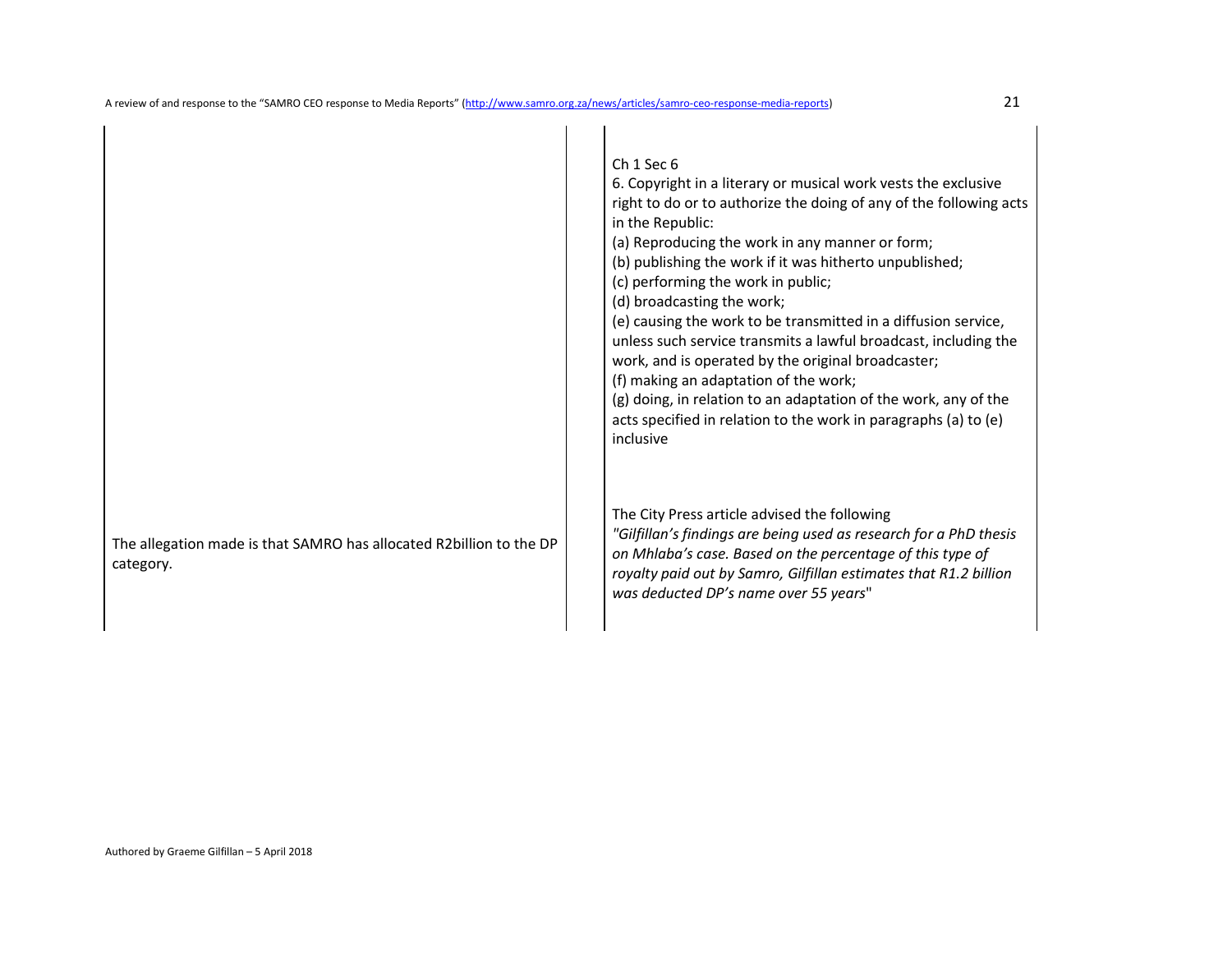This, based on the information at my disposal, I believe is factually incorrect.

I have commissioned an exercise to get an accurate figure which the board and membership of SAMRO will have access to within the week.

**2. Understanding the 16.7% Arrangement Rule – what is this and who gets the balance (83.3%)?** 

This 16.7% rule deals with musical arrangements of an existing musical work.

R2 billion is incorrect - that was never the amount published. Notwithstanding, the SAMRO CEO's belief, after 9 months at the helm, of a hidden aspect of SAMRO corporate memory, the "belief" is dubious and without evidence or disclosed foundation. More to the point the SAMRO CEO has been told by others some figures such as in 2017 "In terms of our calculations the amount relating to DP works in all distributions for 2017 was around R756,760.72 ". SAMRO has not made full disclosure as to the others who are treated in the same manner and a proper audit is overdue.

the exercise is laudable, however when SAMRO cannot locate at the warehouse where all its files are kept, Ms Mhlaba's SAMRO deed over a period of 10 months, then how an accurate figure for 55 years of attributions to DP will be found in a week - especially if there is a commissioning process to be followed. At face value this cannot be believed and more time should be allowed if an accurate believable figure is to be determined.

the answer to "what is this and who gets the balance (83.3%)?" is omitted and the question is not dealt with.

As stated in the City Press article, and not in dispute or denied, "This matter relates to a historical or legacy rule applied not only by Samro but other similar organisation in other territories," claims Ndlovu"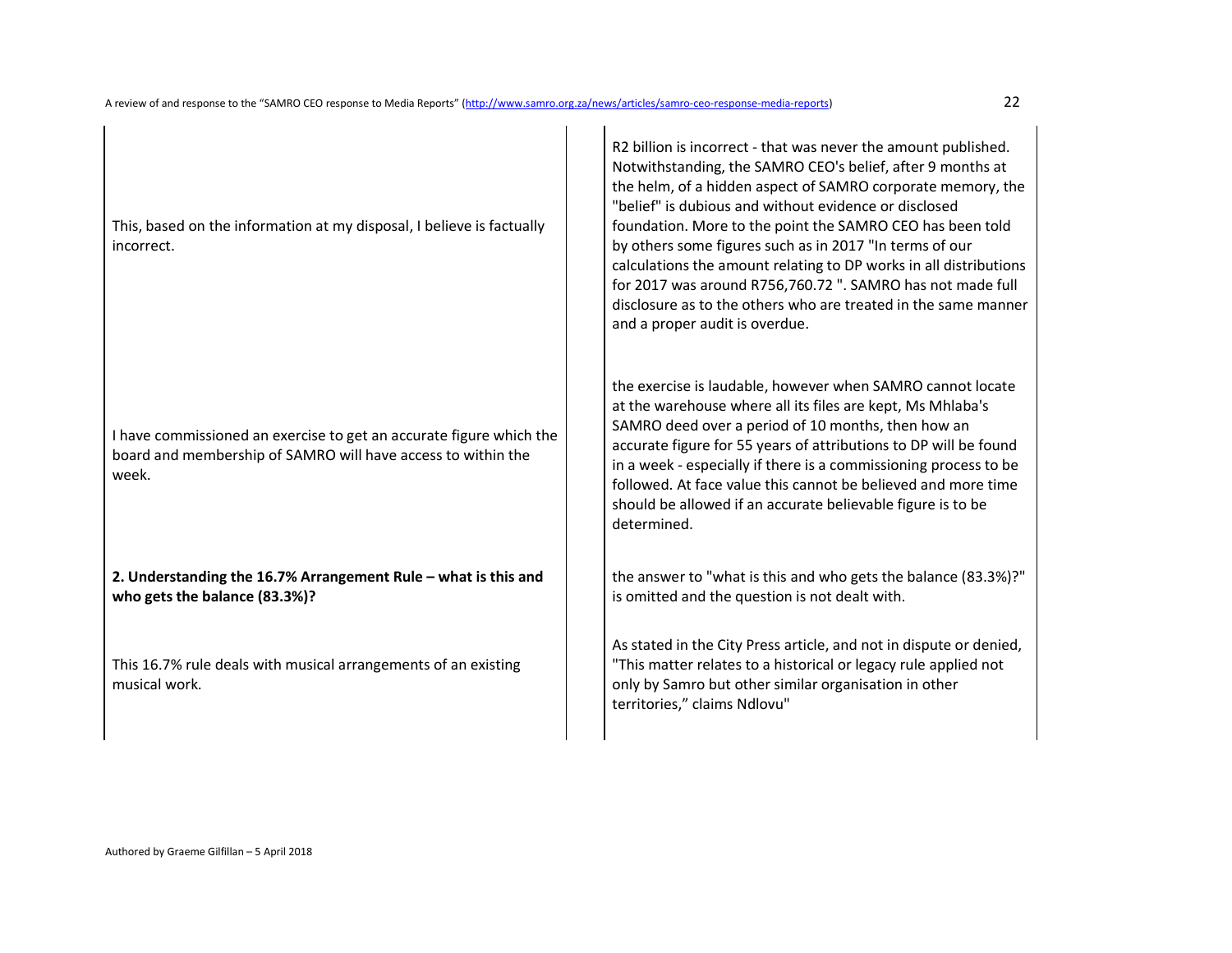Where an arranger creates an arrangement, he (the arranger) receives 16.7% of the copyright in the new arrangement while the balance goes to the composers of the original work because the presumption is that original work forms the basis (and thus lion's share) of the new arrangement cannot be said to be "worth" 83.3% of the copyright.

The admission that there is a rule that "deals with musical arrangements of an existing musical work" does make the rule lawful. In this instance the rule is and has been unlawful since inception - it is legally indefensible.

Predictably, SAMRO omits to address the law or that the rule is unlawful

The SAMRO CEO makes the admission on record as to what SAMRO does saying "*Where an arranger creates an arrangement, he (the arranger) receives 16.7% of the copyright in the new arrangement while the balance goes to the composers of the original work*" - this is how SAMRO sees it, does it...and has done it for 55 years and is *still* doing it and its unlawful.

The creation (authoring) of a musical work or literary work is a matter of "fact" not "agreement" and it is not, when an 'author is the he first owner of what he/she creates, a share conferred by a 'Third party'. It's only a pre-1994 mentality that provides for the illusion that SAMRO 'power' rules here - it does not. The law of the land does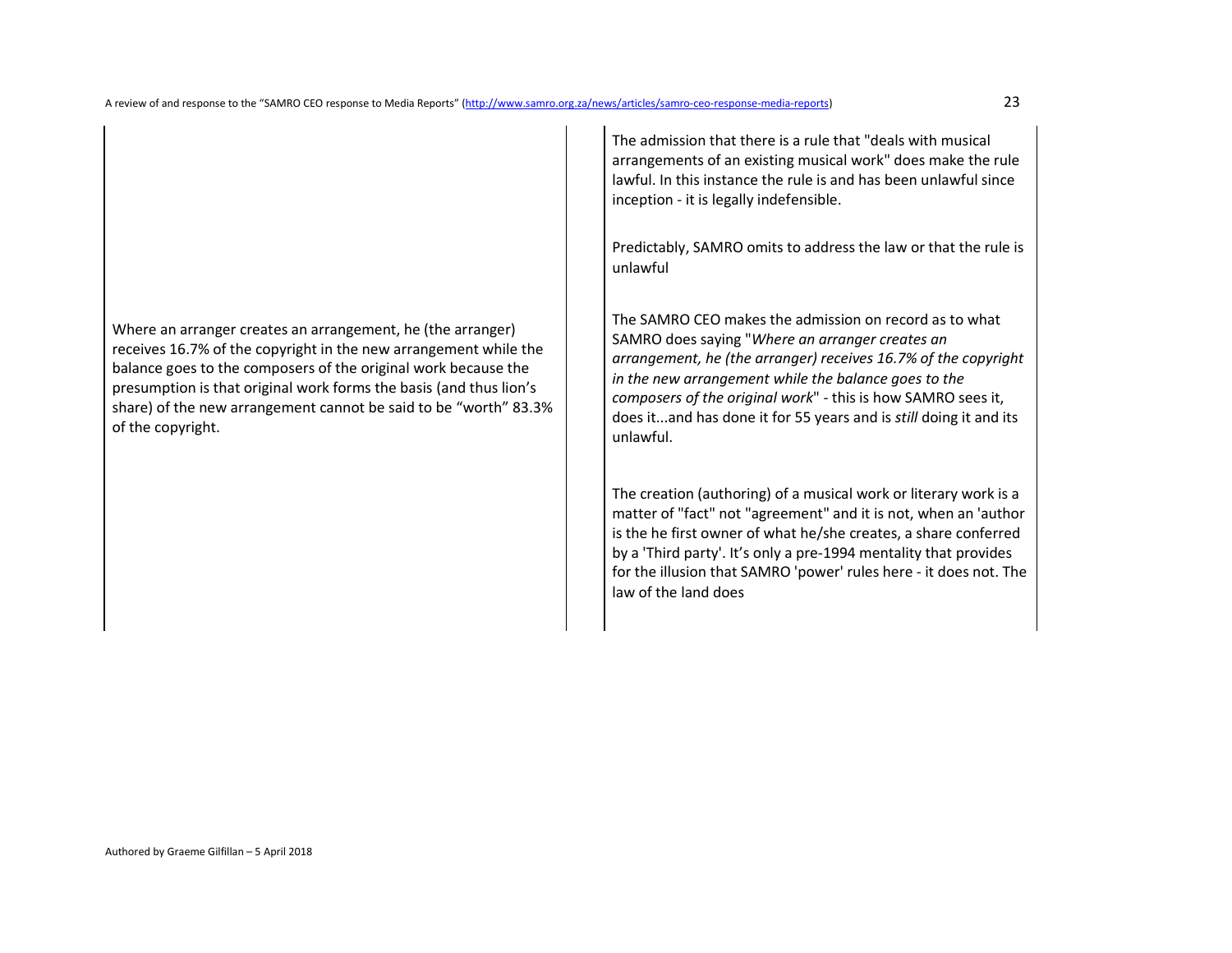The logic offered by the SAMRO CEO "…..because the presumption is that original work forms the basis (and thus lion's share) of the new arrangement." is illogical and without any basis in law, notwithstanding that it manifests confusion. Firstly there is no such "presumption" – there is only the law – in this instance the Copyright Act 98 of 1978. It is not surprising that no legal basis or reference is supplied by the SAMRO CEO, because there is none.

 Secondly there is no such term in as "original work". It is alleged there is purposeful confusion with the meaning and intent of the word "original" which word is intended by SAMRO to mean the "first" confused with the term "public domain" which has the meaning of being out of copyright. "first" has no standing when a work is out of copyright – Correctly an "adaptation" as the law defines can be applied to work in copyright with authorization or a work out of copyright without need for authorization

Thirdly the reference to "and thus lion's share" is nonsense, cannot be evidenced and has no basis in law and the SAMRO CEO cannot offer any. A new arrangement is addressed case by case based on the ontology of the each case…i.e. the factual and truthful reality…..not some "God" decision from SAMRO as if such as law, which during the apartheid years was the norm. It is not SAMRO'S decision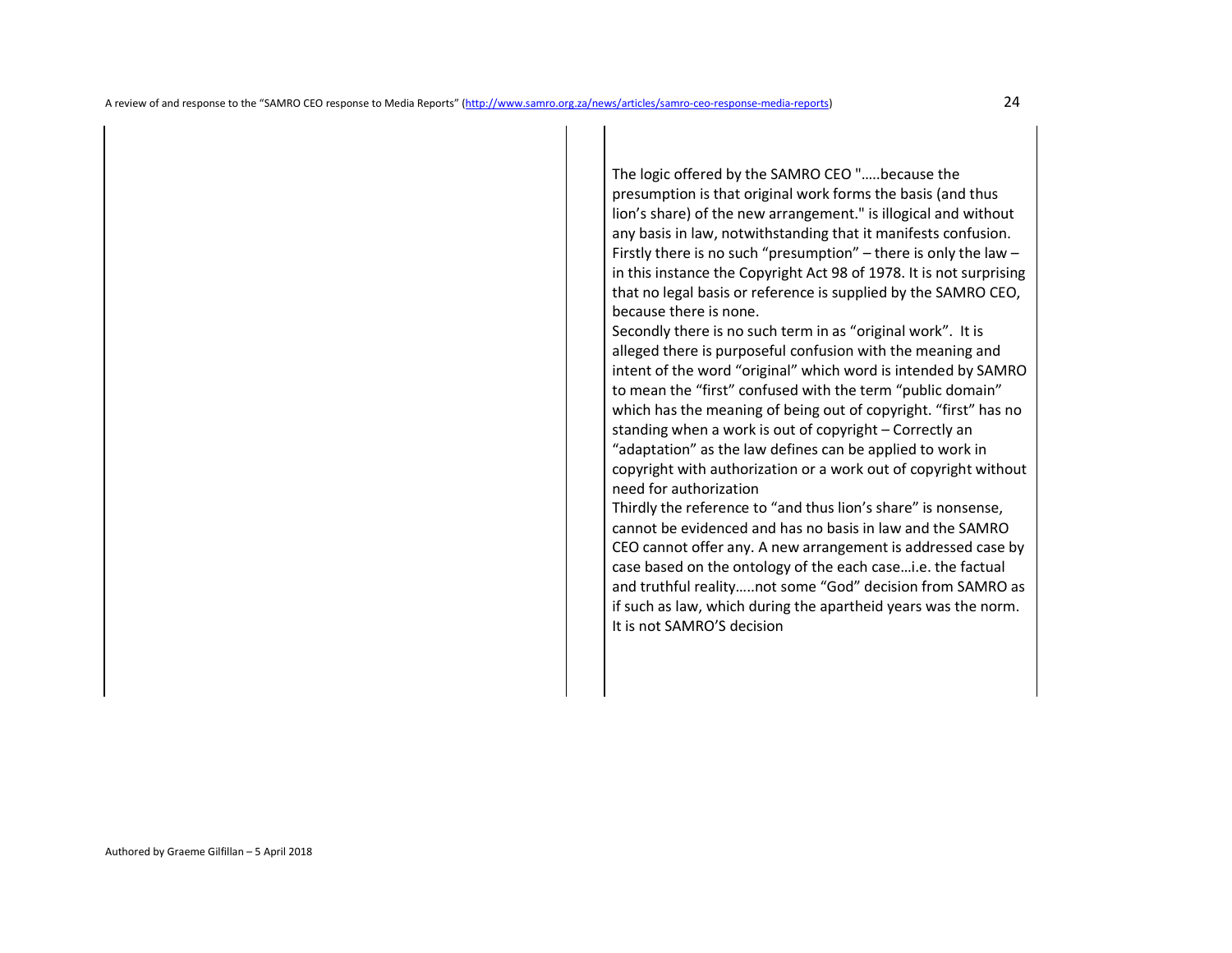This presumption may be questioned where the arrangement is so fundamentally different to the original work that the original cannot be said to be "worth" 83.3% of the copyright

NB: Even though the arrangement is a new copyright-protected work (stand-alone from the original), the ownership in it is split between the original composer and the arranger.

The "presumption" does not exist and who or which party might would question it is not disclosed by SAMRO……because there is no such party. In South African case law history there has never been such a question. The law is not subjective is constructed to be as objective as possible thus whether something is fundamentally different or slightly different, is a matter, with a work in copyright for the interested parties to check the actual arrangement done and come to an agreement of the split in that regard or in the case of a work where the copyright has ceased to subsist, it has no application as the decision vests with the arranger. The concept of "cannot said to be" is subjective and without basis in law.............said by whom one wonders? It is not SAMRO's call ever and there is no one size fits all. As every adaptation is different it is up to the case by case adaptation agreement between the interested parties (for works in copyright) and is for all intents and purposes irrelevant for works where the copyright has ceased to subsist.

The Copyright Act 98 of 1978 in Defintions 1 (1) an adaptation is defined for a musical work as "In this Act, unless the context otherwise indicates—

(i) "adaptation", in relation to  $-$  (b) a musical work, includes any arrangement or transcription of the work, if such arrangement or transcription has an original creative character;"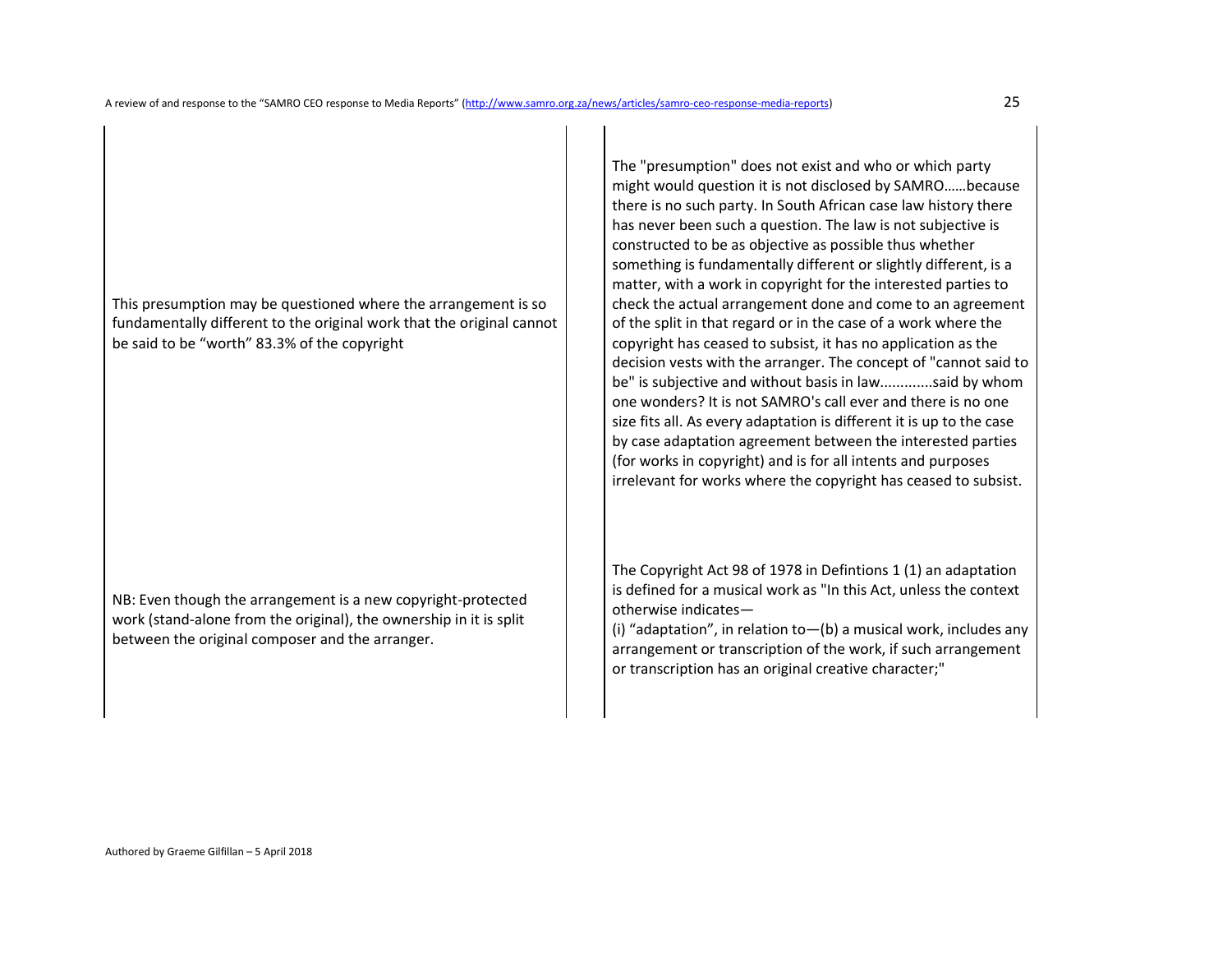A literary work is defined in the Copyright Act 98 of 1978 in Definitions 1 (1) In this Act, unless the context otherwise indicates— (i) "adaptation", in relation to— (a) a literary work, includes— (i) in the case of a non-dramatic work, a version of the work in which it is converted into a dramatic work; (ii) in the case of a dramatic work, a version of the work in which it is converted into a non-dramatic work; (iii) a translation of the work; or (iv) a version of the work in which the story or action is conveyed wholly or mainly by means of pictures in a form suitable for reproduction in a book or in a newspaper, magazine or similar periodical; The ownership (in the new work that is the adaptation) is determined case by case based on what arrangement/adaptation actually occurred (and is rarely 50:50)

as far as works in copyright are concerned. With works where copyright has ceased to exist there is no split. There is no such as the SAMRO CEO asserts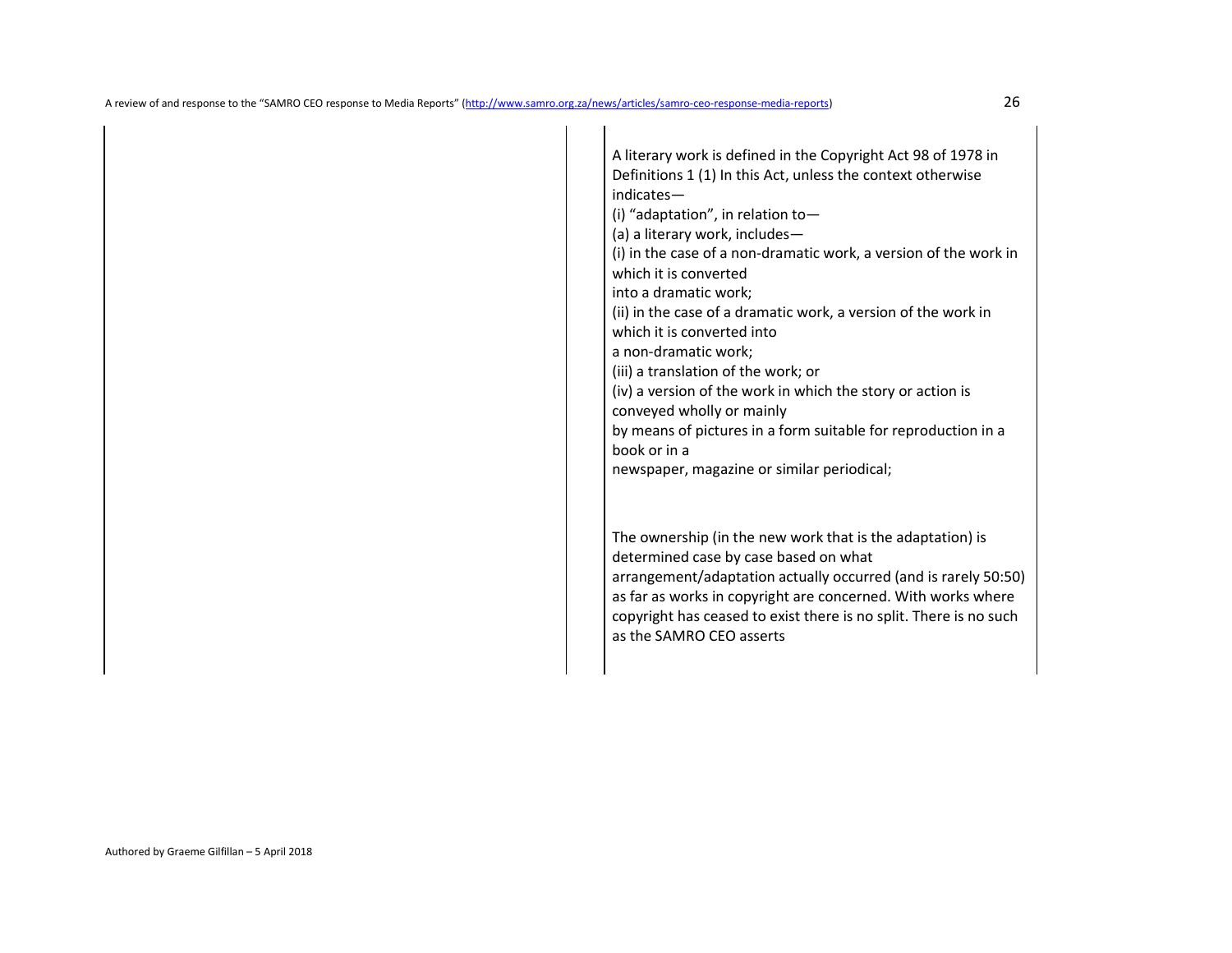**What if the arrangement is of a song that is in the public domain?** 

The theory behind copyright expiring 50 years after the composer's death is so that the work can used for the benefit of the public after the composer has had the exclusive right to the work during its copyright lifetime.

The term "original" in the context of copyright needs clarification as SAMRO is confused. Works are eligible for copyright "*if they are original* " and with an adaptation "*if such arrangement or transcription has an original creative character;*" Established case law in common law copyright jurisdictions confirms that that meaning of "*original*" is founded in skill, labour, effort and judgement (i.e. sweat of the brow) of the right kind and that is no *de minimis* – certainly nothing to do with "first" as is SAMROs understanding

When copyright has ceased to persist in a song (presumably a musical work and a literary work), under law, the song ceases to have any copyright. In parlance one might say that the song is 'old copyright' with no value. The arrangement (adaptation) is 'new copyright' so to speak and is in copyright. The outcome of an arrangement of a public domain work is that 100% of the copyright vests in the arrangement.

This theory is not referenced and does not have any legal or historical basis. In fact when the term of copyright ceases to exist in a work what happens is that the public, any member or members thereof, has the all the rights to the work that the actual composer (s) had in respect of the work, during the life of the composer, to do with as they wish without need for any permission.

The above does not rule out the work being used for the benefit of the public - such is the unfettered right of any member of the public, should they so choose.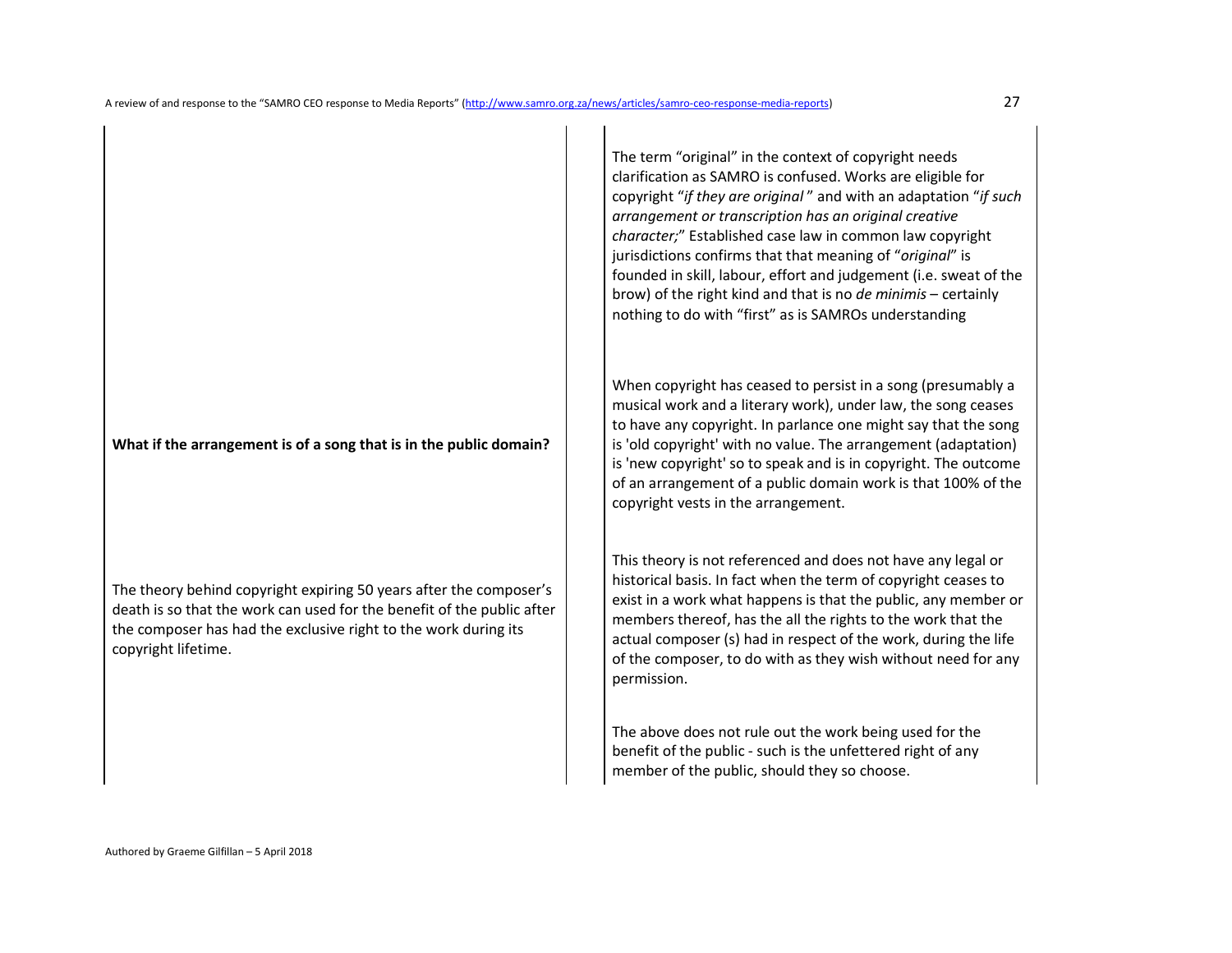| Anyone can use a public domain work but no one can ever own it.                                                                                                            | The copyright in a work where the term of copyright has ceased<br>to subsist, in the form that it was first published, has no basis<br>for any copyright claim.                                                                                                   |
|----------------------------------------------------------------------------------------------------------------------------------------------------------------------------|-------------------------------------------------------------------------------------------------------------------------------------------------------------------------------------------------------------------------------------------------------------------|
|                                                                                                                                                                            | What does hold true in law is that the author of an adaptation<br>is the first owner of the adaptation and whomsoever publishes<br>an adaption is the owner of the adaptation and only they can<br>authorise the use of their adaptation as such is in copyright. |
|                                                                                                                                                                            | An adaptation creates a new work in copyright                                                                                                                                                                                                                     |
| The songs in question, arranged by Ms. Mhlaba, were in the public<br>domain (i.e. there was no copyright accruing to the original<br>composition which she was arranging). | 24 of the 90 works (Musical and literary) were adaptations of<br>works in the public domain. The copyright in the work being<br>arranged had ceased to subsist. There is no such thing as an<br>"original composition"                                            |
| According to the Arrangement Rules in force at SAMRO, Ms. Mhlaba<br>was allocated the 16.7% discussed above.                                                               | There are no so-called rules as "Arrangement Rules" at SAMRO.<br>The rules in force are the Performing Right Royalty Distribution<br>Rules.                                                                                                                       |
|                                                                                                                                                                            | Said another way SAMRO played "God" and unlawfully decided<br>that Ms Mhlaba should be "allocated" 16.7%                                                                                                                                                          |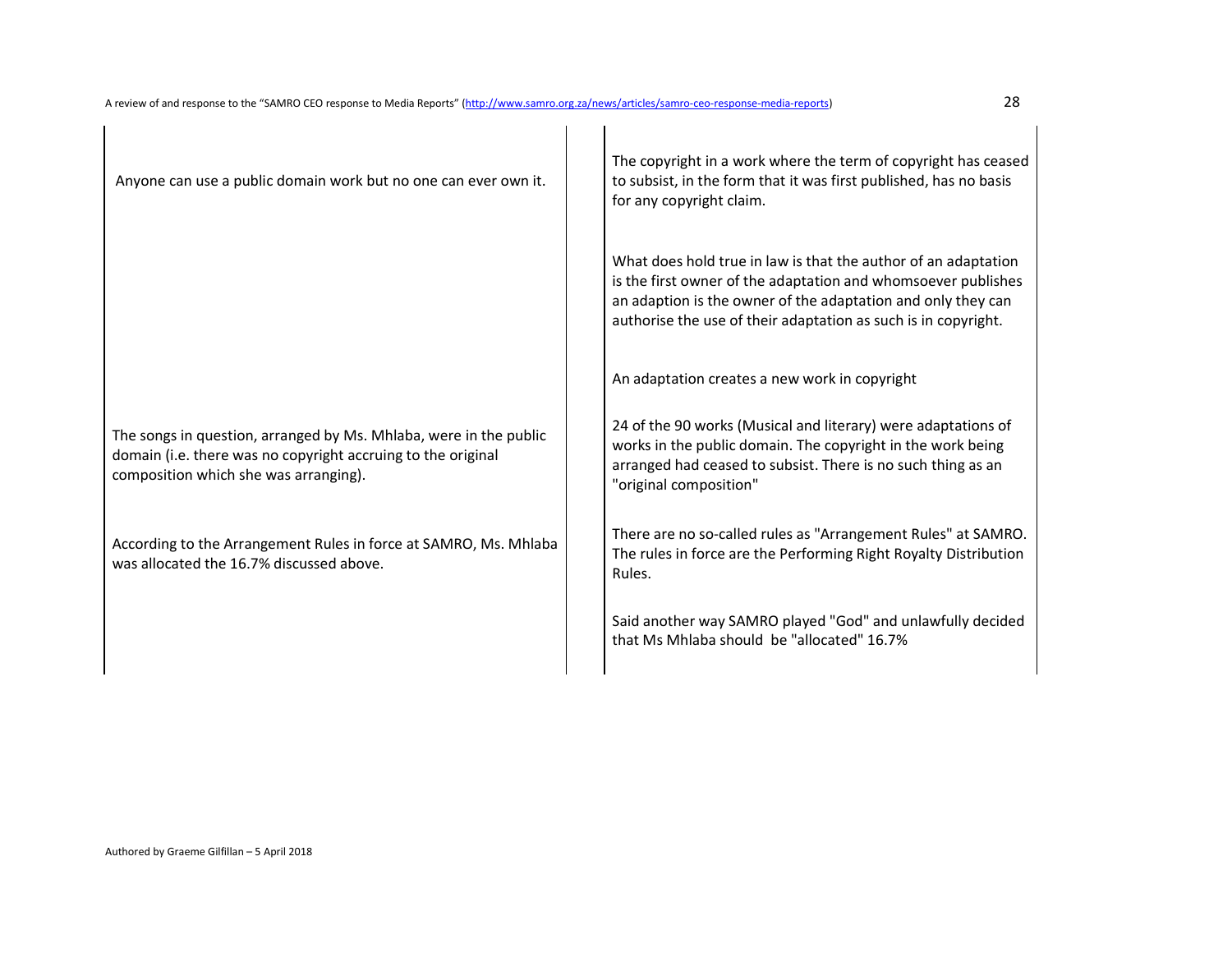The Performing Right Royalty Distribution Rules, as far as arrangements of works where copyright has ceased to persist, are a product of a twisted and sick 1963 South African apartheid state, specifically designed at the time to profit, by all means, legal or illegal, and where the apartheid law of the day offered a helping hand to increase profits by unlawfully deducting without fear of sanction, 83.33% of every rand attributed to the arrangement of a work where copyright ceased to subsist, those in charge at SAMRO used 'rules' to financially subdue the natives so to speak specifically targeting black people

In practice the "rule" of allocating 83.33 cents of every rand due to an arranger of a public domain work in 1963 was unlawful, just as it is in 2018.

In 2018 this twisted practice which still persists, replete with its well-financed (white) black defenders, remains an unlawful practice

The remaining 83.3% is assigned the category "DP", indicating that this portion is in the public domain (i.e. there is no copyright) and the royalties that would have accrued had the work been in copyright are ring-fenced and distributed to all SAMRO member musical works that have been active in that year

Having established above without question or doubt that the interested party called "DP" is a composer author (See below ref Ms Mhlaba) but not a natural person, and that a work where the term of copyright ceases to exist, in law, has no copyright, it is illogical that "DP" can have any share and correctly, as shown above can only be 0.00% and to assert such would, it is opined, be unlawful. 100% of the copyright vests in the arranger (and their publisher if the arranger has one) and only in an apartheid state, as a firm doyen of the then ruling National Party, could SAMRO have instituted what is an unlawful practice of "DP"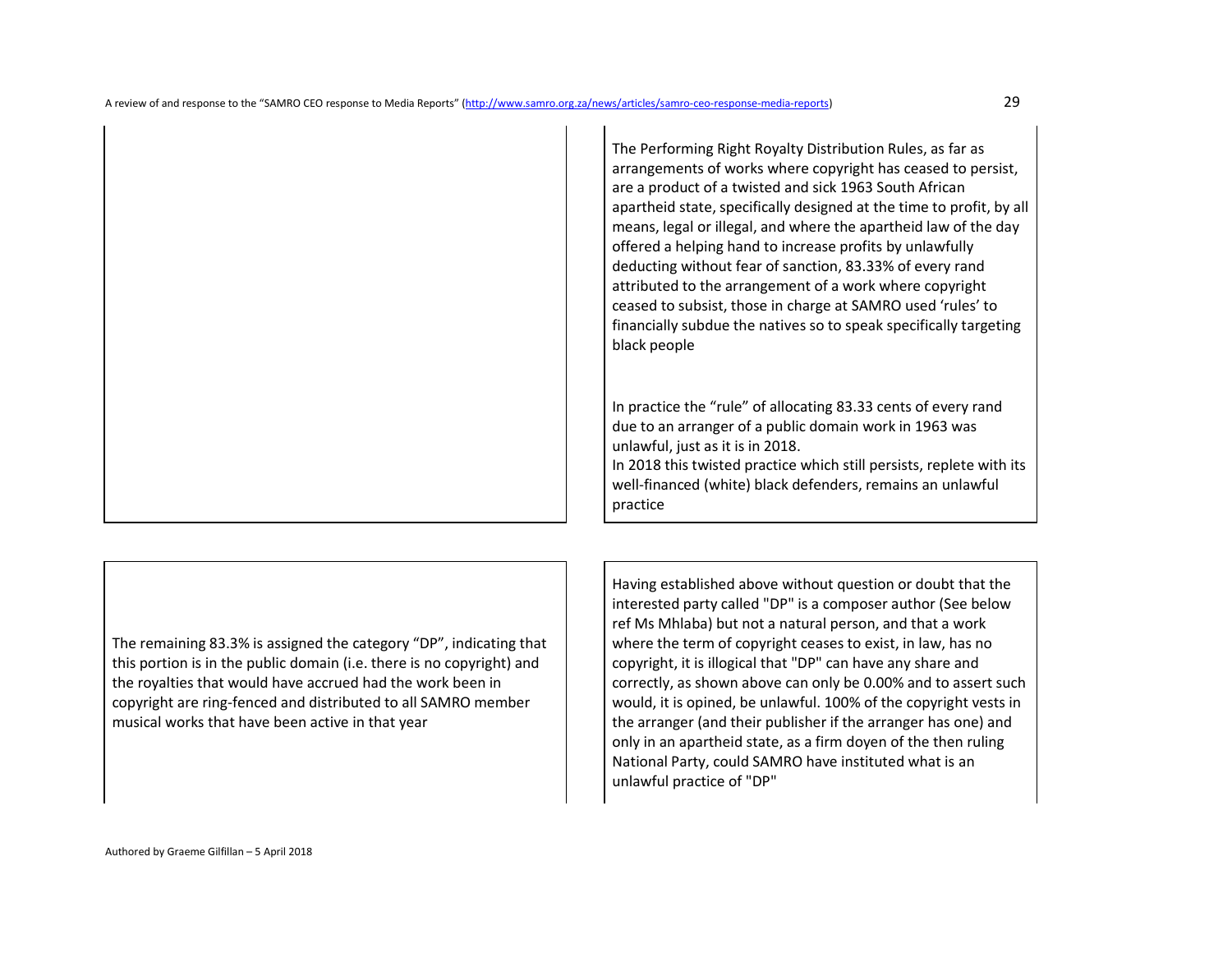

| CopyrightOw Role Name                    |                                      | Name                     | Shares PR      |
|------------------------------------------|--------------------------------------|--------------------------|----------------|
| 0000631650 CA DP<br>0000631652 AR MHLABA |                                      | <b>HLENGIWE PATIENCE</b> | 83.33<br>16.67 |
| ItemId<br>Main title                     | $W-001946125$<br>FVERYDAY WITH JESUS |                          |                |

Gilfillan's argument that an arranger should own 100% of the arrangement of a work is challenged by SAMRO on the grounds that, if his argument is followed through, it means arrangements of musical works in copyright should also belong 100% to the arranger

There is no "Gilfillan's argument" - only the law and audit findings. Needless to say, the statement has no logic and is not founded in fact or law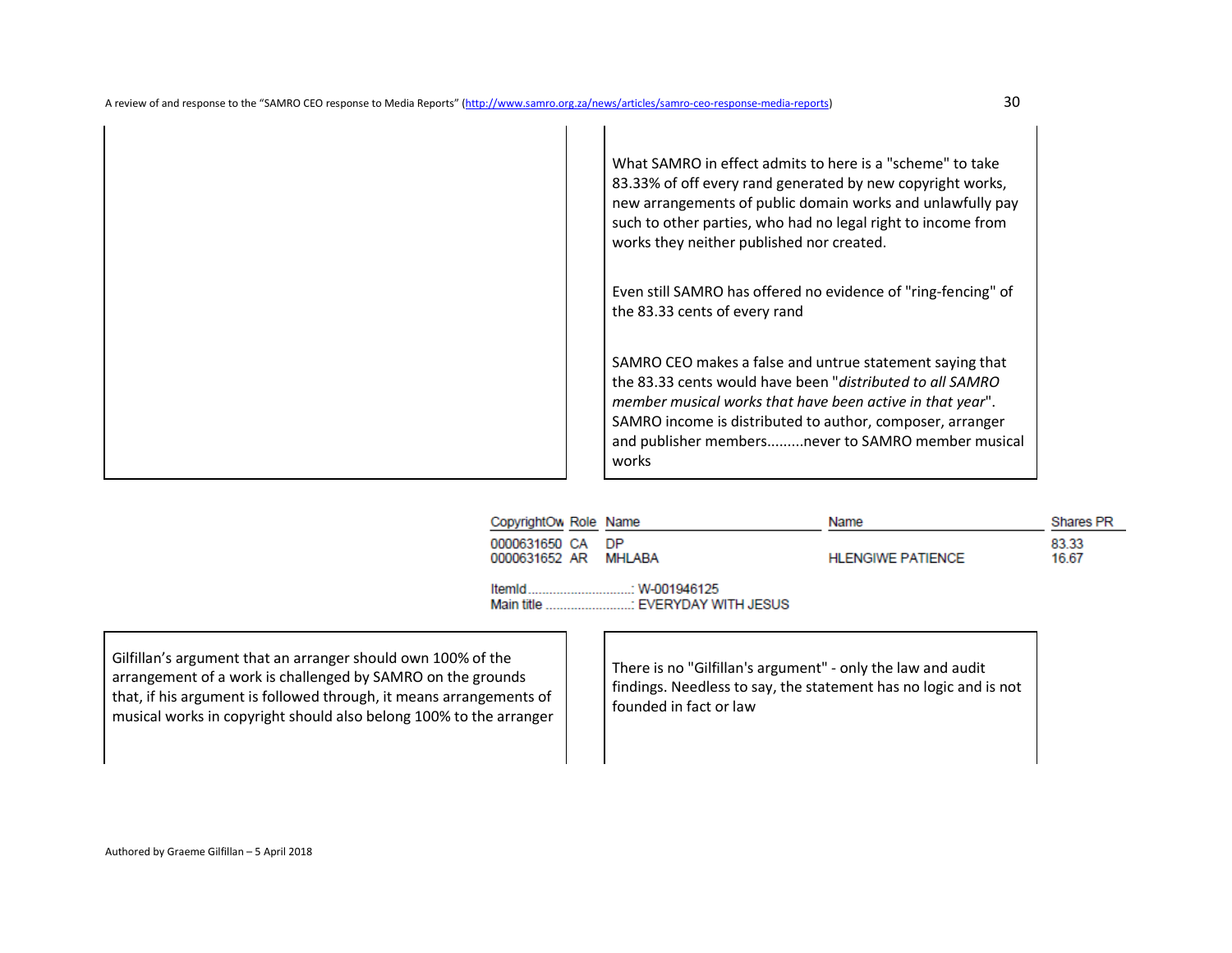Whether the original work is in the public domain or has copyright should not be the deciding factor in law as to the copyright ownership of the arrangement

Adaptations of musical works concern two types of musical works (excluding orphan works)

1. Works in copyright – permission required from existing rights holders (publisher and authors) of the work 2. Works out of copyright i.e. in the public domain, copyright expired – no permission required

In both instances one is taking "old copyright" and adding in "new copyright" and with the "new copyright" the author of that is always the first owner in law, regardless as to whether the adaptation/arrangement was made lawfully or unlawfully.

SAMRO's explanation of the 'other view' is utter nonsense in law

This cannot be the case The case The case is explained above

There is no such thing as the "original work" in the Act

There is no "should" here….a subjective view - there is only the Copyright Act and decided case law, alongside regional and international treaties and conventions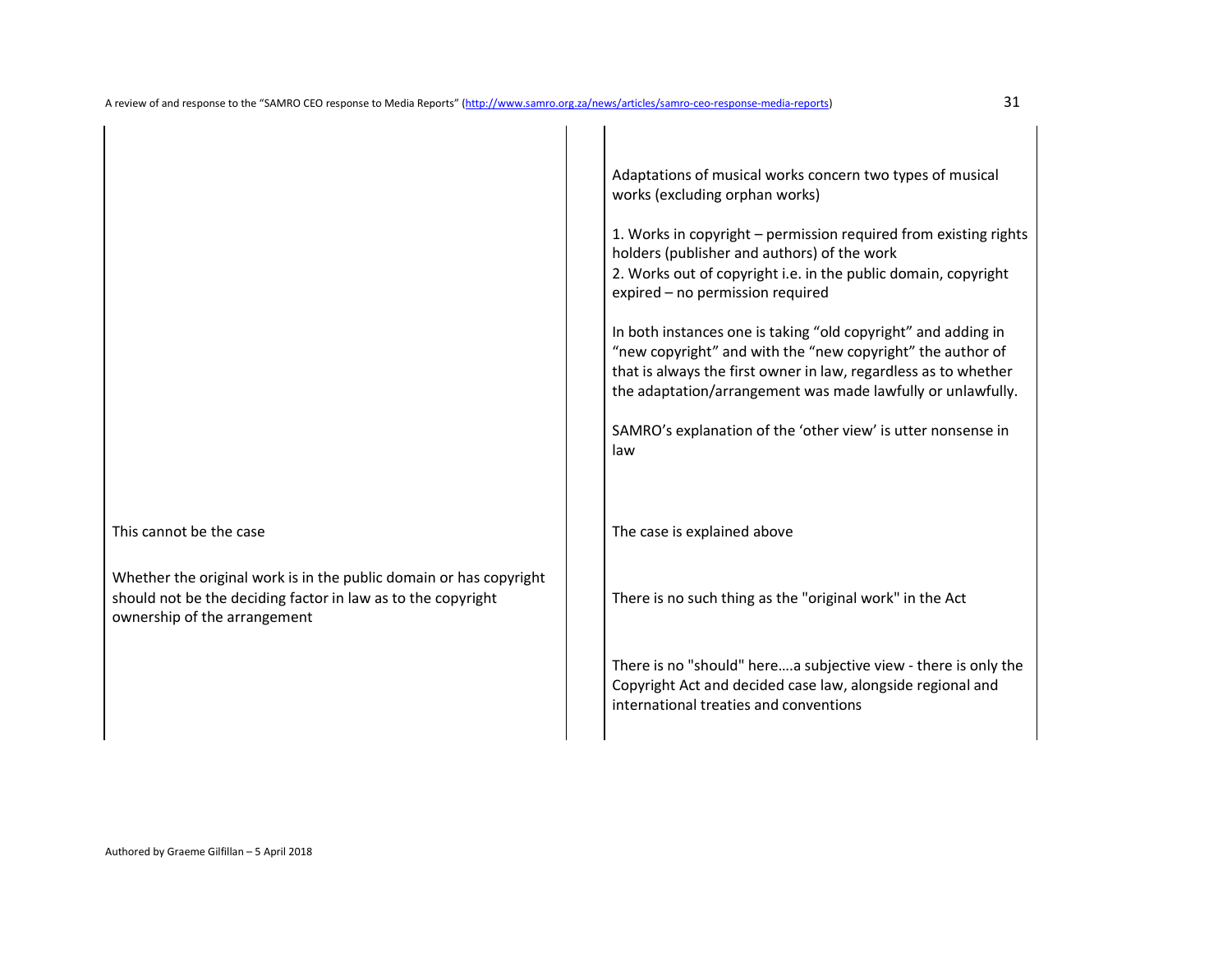The legal principles of arrangements must be applied uniformly.

**That said, it is acknowledged that the redistribution policy of DP categorized works is not best practice and SAMRO, as part of its policy overhaul, is committed to addressing this urgently** 

Copyright ownership of the arrangement is agreed to (between the interested parties) for a work in copyright. No such agreement is required for a work where the term of copyright has ceased to exist, as no copyright exists and there is no-one, certainly not SAMRO, to have enquire, as an arranger as what one's copyright share will be - it will be 100%

The law, as detailed in the Copyright Act 98 of 1978 is what applies and the SAMRO CEO response herein indicates that there is no accurate legal knowledge or compliance at SAMRO in the matter of arrangements. What legal principles the SAMRO CEO refers to are not detailed or evidenced and unknown - certainly there are no "legal principles" that apply as has been contended.

The admission that SAMRO has had in place (since 1963 it is contended) a redistribution policy is noted. It should equally be noted it is opined that this "redistribution policy" has caused 55 years of pain, misery and poverty to back composers, arrangers and authors on the one hand and simply unethically and immorally contributed to greed and the benefit of the few on the other hand.

It is not that the "redistribution policy" is "not best policy" - it is patently unlawful policy.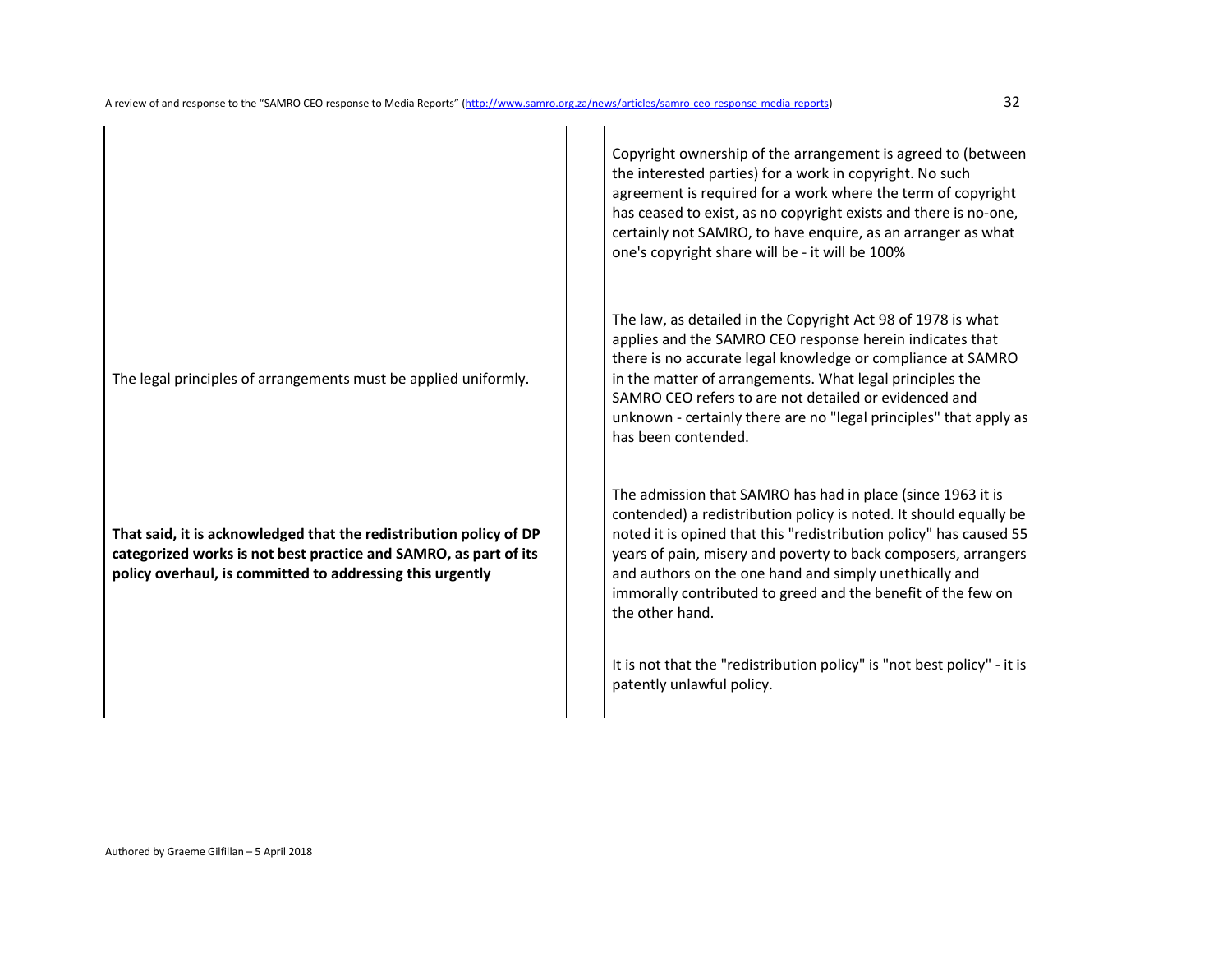What is promising here is that the CIPC (under the Department of Trade and Industry) is drafting Regulations which will govern how indigenous musical works should be treated for copyright purposes where an arrangement is made.

This will give much needed clarity in those instances and mandate SAMRO on the correct channels into which to pay these royalties

# **3. Does SAMRO's board and executive in 2018 acknowledge that its rules are outdated and need to change urgently?**

Yes! In November 2017 at the AGM it was agreed that SAMRO's Membership Rules (which include Distribution Rules) are outdated. The rules governing board member eligibility, membership tiers and all other rules were discussed extensively at the AGM of November 2017 and it was agreed that a process to amend these would commence soon thereafter

Further, the need to review the copyright percentage in arrangements and review the DP rule is accepted by SAMRO.

This process is indeed underway and has been communicated to members accordingly

It is doubtful these regulations will ever see the light of day as there are no such works to which such applies given that formatting a musical work onto a sound recording, whether indigenous or not by a South African is a necessary step to copyright subsistence. If a musical work is "original" regardless of the genre is is eligible for copyright

Given that an arranger is the first owner of the arrangement, which varies case to case, this cant and wont be mandated by Government, to SAMRO or anyone else.

The last 4 CEOs and the SAMROs Board since have said he same for the past 16 years - that's what the track record of SAMRO CEOs and Board's advises.

This admission is noted - the question nearly 4 months later is "what processes to amend" exactly have commenced?:

This says nothing as to how SAMRO will deal with 55 years of unlawful claims as regards percentages it had no right to play "God" with. It was never SAMROs decision to decide any "*copyright percentages*"

Noted - time, date, format of what has been communicated to members has been offered or shared.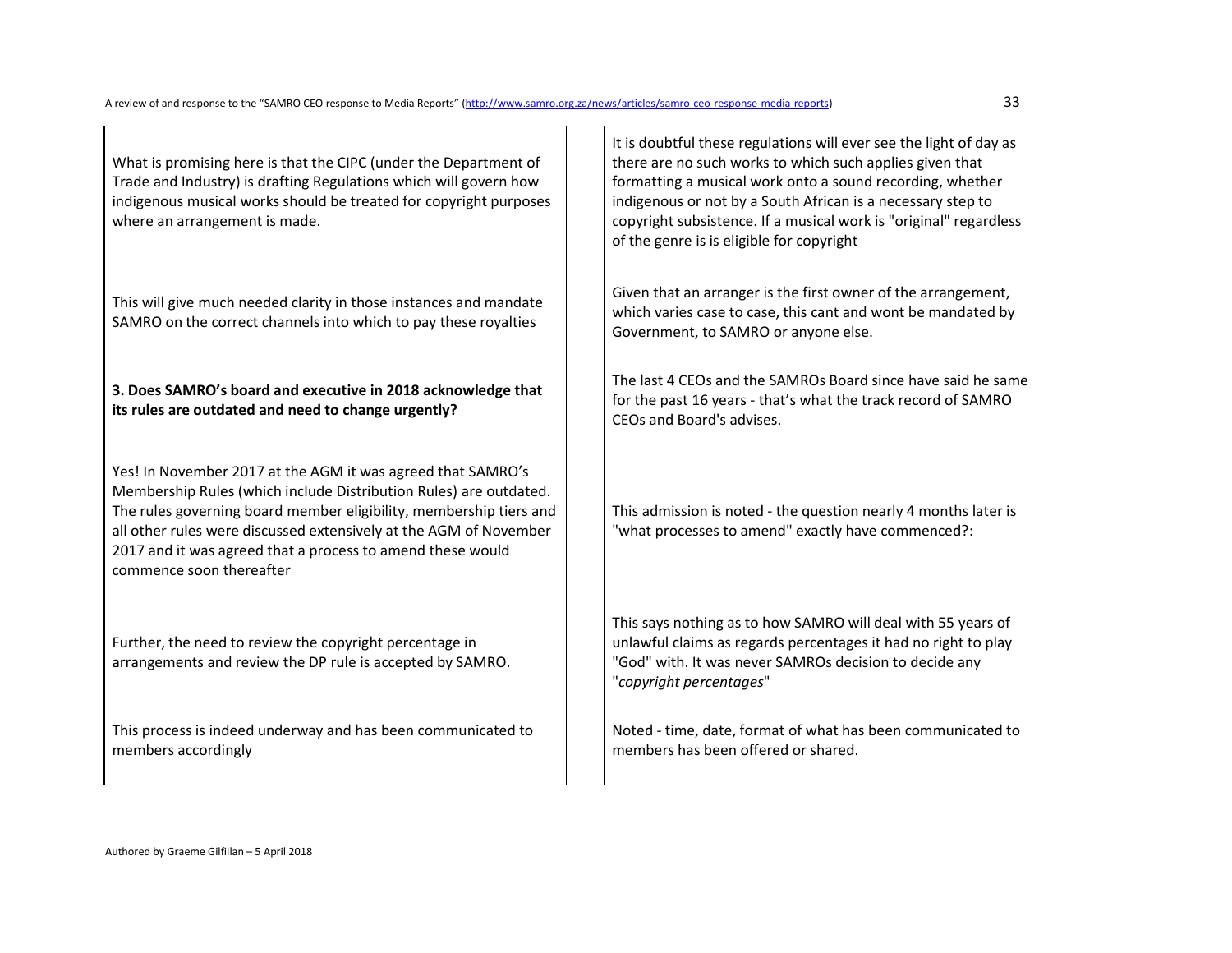You will have received the following from SAMRO over the past few the claim is noted<br>months:

• A questionnaire requesting your input regarding membership tiers, Grant of Rights Payments, Board membership etc.;<br>tiers, Grant of Rights Payments, Board membership etc.;

• A timeline of the process including Roundtable Member Meetings being held this month in the three major centres (10 April - CPT / 13 April - DBN/ 23 April - JHB) and an Extraordinary General Meeting in June 2018 where NEW rules will be agreed upon by the membership;

• Proposed amendments for discussion (to be sent during the The course of the current week).

 Notice of the AGM will be given closer to the time of the meeting. Please keep looking out for information and notices from us in this regard

According to SAMRO it has 14 000 members who certainly do not live in only 3 provinces in South Africa and certainly the majority as in 80% do not have English as a first language – how do the rest of the members have communication with SAMRO?

Noted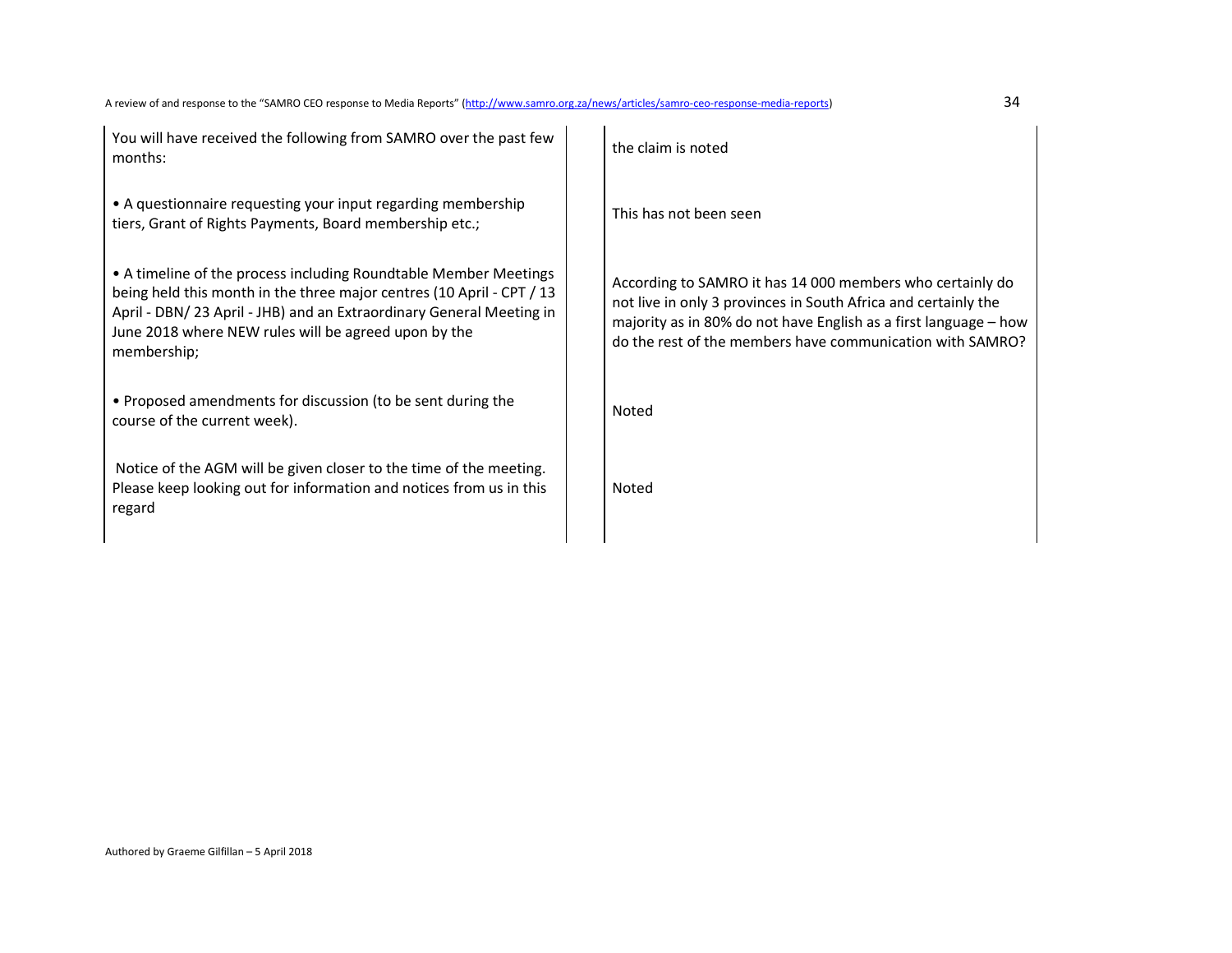In this same spirit, we welcome the Commission of Enquiry mandated by the Minister of Arts and Culture Nathi Mthethwa yesterday (2 April 2018).

From the time executive management changed in July 2017, many improvements to processes and operations have been identified as necessary and urgent and we are happy to share and work with the Commission in this regard

All would welcome Minister Mthethwa's hurried response were it not for some shortcomings:-

1. Copyright law matters are the purview of DTI and not DAC and this announcement would have been far more effective as a joint effort;

2. Prior consultation and effective diligence was lacking.

 3. The DAC Legal Department has credibility problems and it is alleged that the Public Protector should be taking a much closer look.

4. His admission that "This is a matter that has been of great concern to Minister Mthethwa for some time, and he is well aware that artists continue to die as paupers" when under his tenure nothing has been done and there is nothing to show for it.

5. His own credibility due to the shocking handling of the SA Roadies and the corruption at NAC

What the Government urgently needs is a seat on the SAMRO Board and unrestricted access to SAMROs Database as well as the CIS-Net database - there is no private or confidential information that concerns authorship and ownership shares in musical and literary works

Access is the issue and such should be demanded by Government on an urgent basis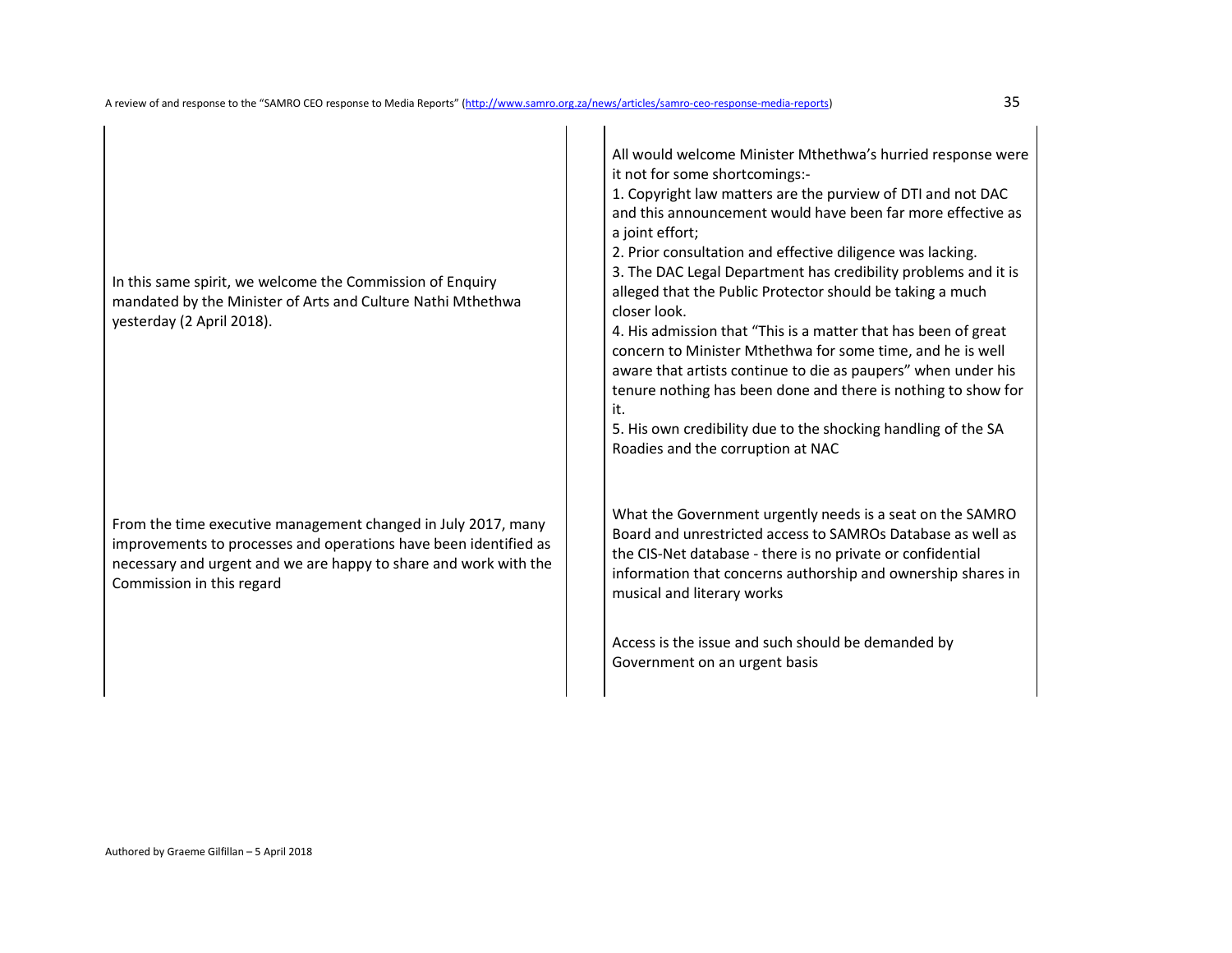| 4. The relationship between SAMRO and multinational publishers                                                                                                                                                                                | This is not addressed ort explained - the relationship is omitted<br>other than to clarify the Board and to say "it should be<br>remembered that locally based multinational publishers play<br>the role of administrators for many local publishers and as such<br>continue to play an important role in the copyright value chain." |
|-----------------------------------------------------------------------------------------------------------------------------------------------------------------------------------------------------------------------------------------------|---------------------------------------------------------------------------------------------------------------------------------------------------------------------------------------------------------------------------------------------------------------------------------------------------------------------------------------|
| The listening (or playing) patterns on radio have dictated that the<br>majority of royalties in the past were paid to international<br>rightsholders - whether through local sub-publishers and affiliates<br>or sister collecting societies. | This admission is noted and further comment is reserved                                                                                                                                                                                                                                                                               |
| With the change in radio/TV playing patterns, however, we are<br>seeing more royalties staying in South Africa.                                                                                                                               | This admission is noted and further comment is reserved                                                                                                                                                                                                                                                                               |
| This is evidenced in the last Radio Distribution (March 2018) which<br>saw a total of 6 907 local members earning either for the first time<br>(over 2000 new earners) or increasing their SAMRO earnings<br>significantly.                   | These facts have no context and thus it is not possible, on face<br>value to understand or believe who actually received such<br>royalties                                                                                                                                                                                            |
| In total, an increase R24.2 million in local distributions was seen                                                                                                                                                                           | According to SAMRO - however without evidence this is<br>hearsay                                                                                                                                                                                                                                                                      |
| It was also alleged that over half of SAMRO's board is made up of<br>multi-national publishers.                                                                                                                                               | A false and untrue statement                                                                                                                                                                                                                                                                                                          |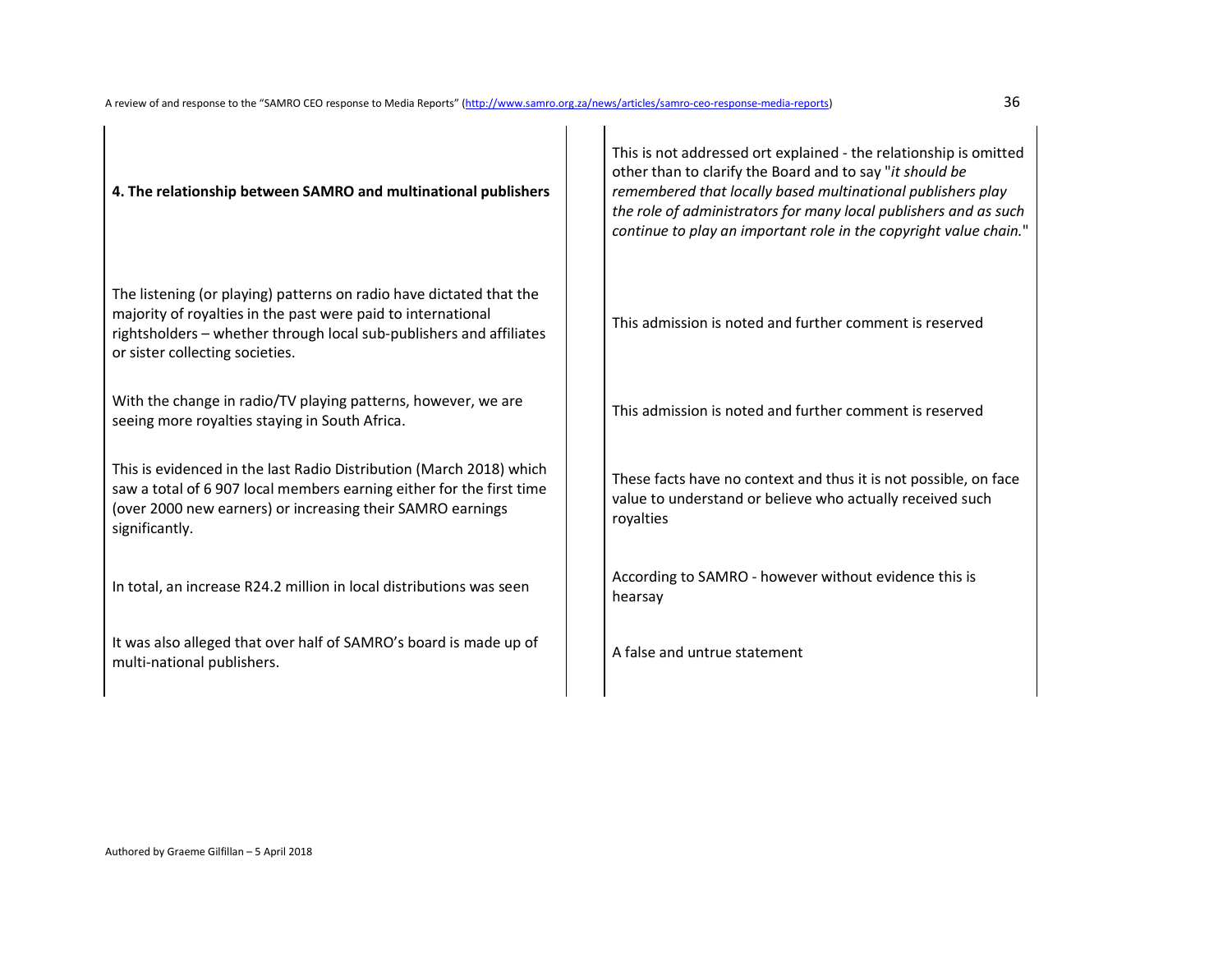Only one board seat is occupied by a publisher that can be described as a multinational publisher

Please follow the link to see a list of the board members: http://www.samro.org.za/about Thank you

It should be remembered that locally based multinational publishers play the role of administrators for many local publishers and as such continue to play an important role in the copyright value chain.

**5. The contractual relationship between Ms Hlengiwe Mhlaba and Mr Sipho Makhabane** 

The City Press article cited "*But City Press' investigation found that, of the R370 million paid out annually by Samro, about 70% goes to the major multinational publishers and leading independent publishers operating in South Africa, who also constitute about half Samro's board*"

This is not true. . This is not true. . This is not true. .  $\begin{bmatrix} 1 & 1 \\ 1 & 1 \end{bmatrix}$  "about half" meaning "not half" is true.

Noted SM Publishing aka Sony ATV - this as the AMRO CEO knows does not speak for the 55 year history nor those who put the current unlawful rules in place and who benefit from such

One wonders what this has to do with the matter at hand other than to offer an excuse that such allow for certain privileges not available to those not deemed to play "*an important role in the copyright value chain*"

There never was no contractual relationship, compliant with Ch 1 Sec 22 of the Copyright Act 98 of 1978, between Ms Hlengiwe Mhlaba and Mr Sipho Makhabane. SAMRO has known of this since 2006. SAMRO does not address the contractual relationship between Ms Hlengiwe Mhlaba and Mr Sipho Makhabane below - as elsewhere in the SAMRO CEOs response, a matter is omitted, again whilst offered in the number point, its missing from the response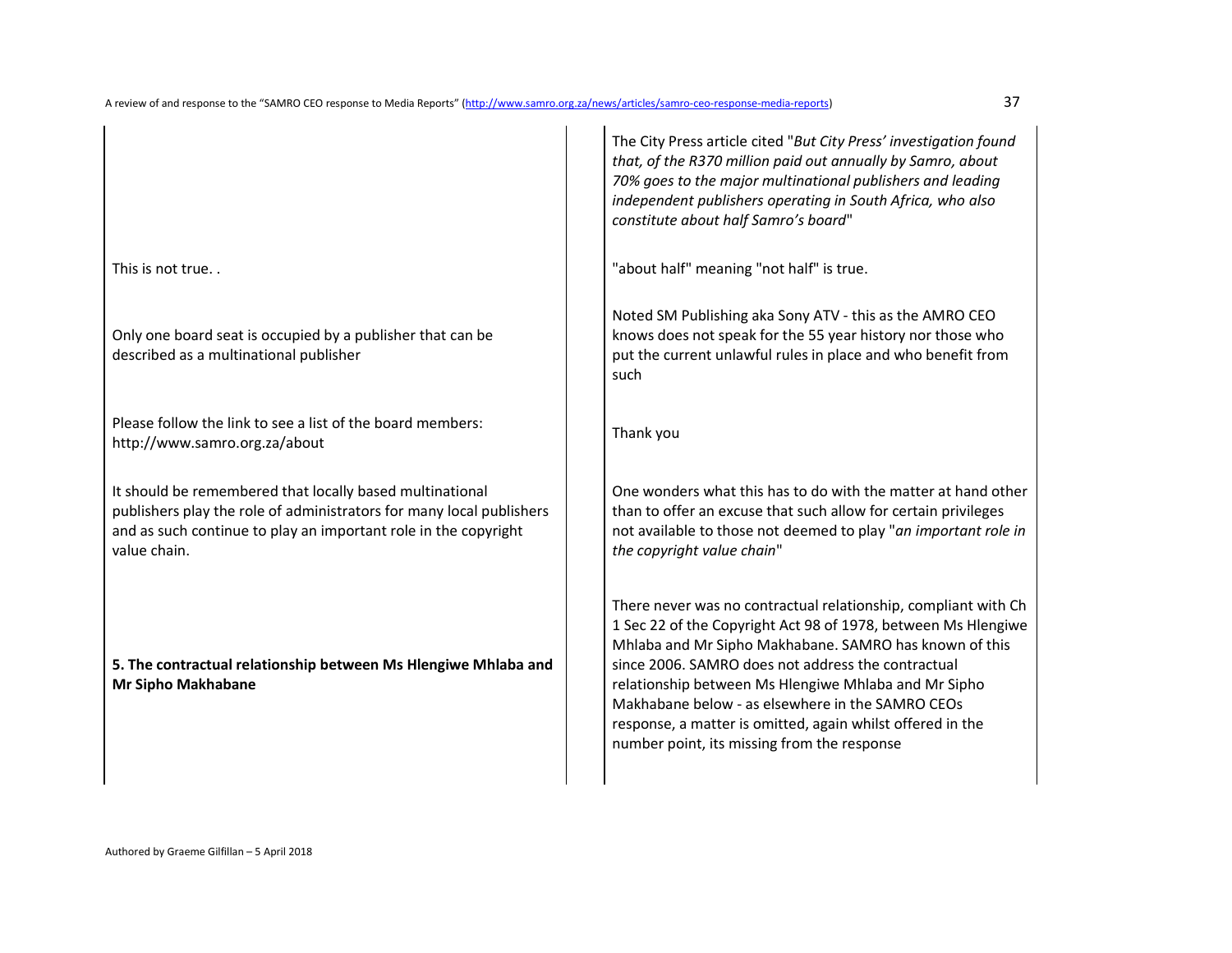Indeed both Ms Hlengiwe Mhlaba and Mr Sipho Makhabane are SAMRO members.

However, in the interest of protecting the privacy of Ms Mhlaba and Mr Makhabane in relation to their earnings, SAMRO is not in a position to disclose information relating to earnings

SAMRO has engaged with the members in question, including Ms Mhlaba's advisor Graeme Gilfillan, and within this interaction a way forward was agreed upon to ensure that the SAMRO rules are applied objectively.

SAMRO has long picked sides on this matter firmly with Mr Makhabane from the outset of Ms Mhlaba's works being performed/broadcast in public waiving SAMRO rules and the law…………and unlawfully allowing for Makhabane to take 50% of Ms Mhlaba's performing right income as well supporting the charade that Makhabane was a lawful assignee. Even when confronted with the evidence, SAMRO still refused to abide by its rules or the law, trying to find any way possible to 'legalize' Mr Makhabane's claims, especially trying to assert that notifications were somehow legal documents that transferred rights

The absurdity is that there is no legal dispute as SAMRO would like to represent in the sense that it is SAMRO's actions that are the issue, not just Makhabane. SAMRO does not have clean hands in this matter and certainly neither of the members has any powers inside SAMRO

There are no confidentiality clauses or provisions at SAMRO Ms Mhlaba has not asked for, nor is interested in any privacy protection

## Facts are:

1. It took SAMRO 10 months to call and speak with Ms Mhlaba 2. One meeting has been had with Ms Mhlaba

3. No way forward was agreed

4. SAMRO Rules continue, at SAMRO's insistence, to be applied unlawfully and to favour Mr Makhabane in an ugly display of patriarchy and sexism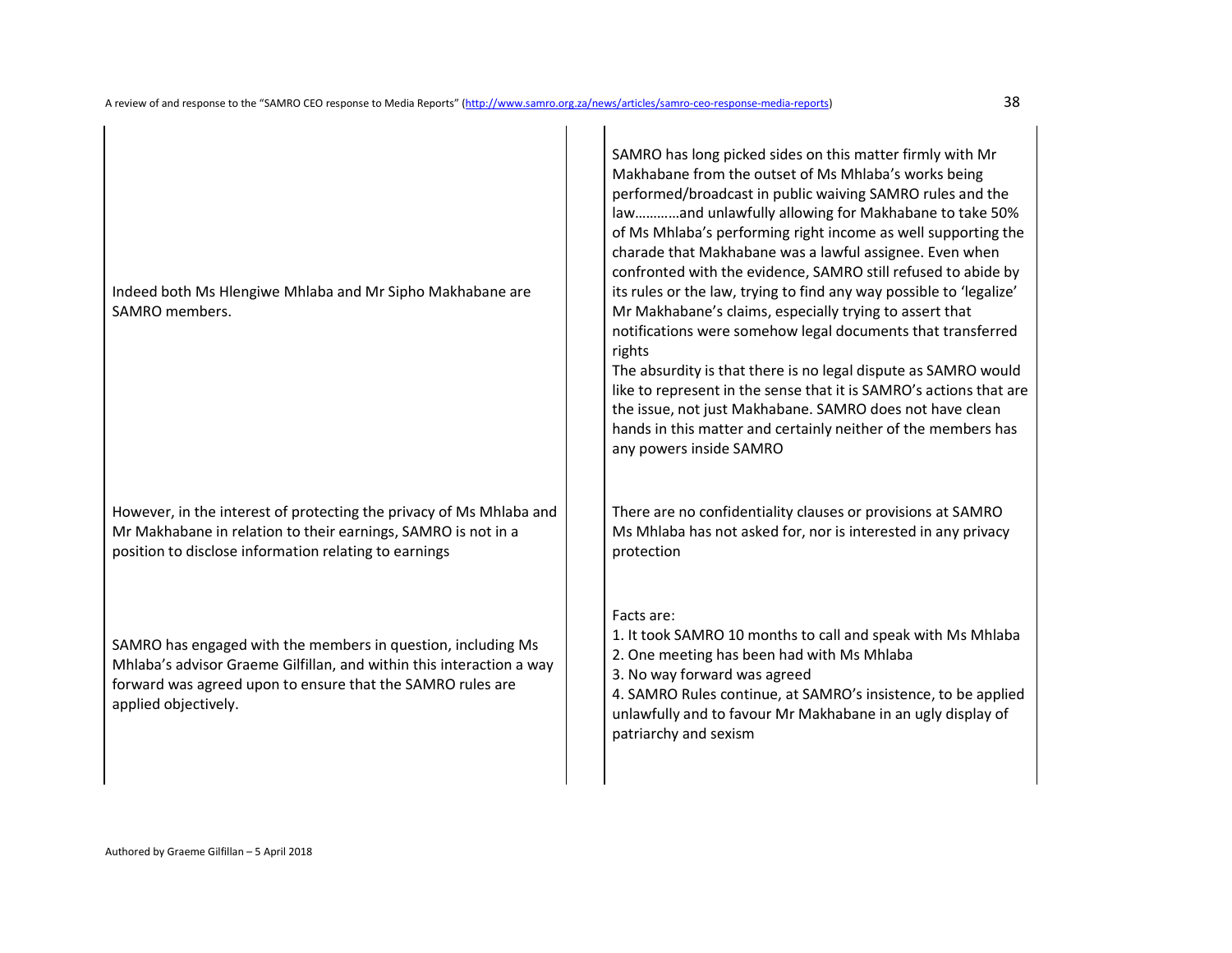In instances where there was conduct which was not in line with the rules or it was found that one member benefitted unduly at the expense of another member, this has been and will continue to be addressed

On the allegations of corruption relating to Mr. Makhabane, SAMRO takes this assertion in a serious light and will take the appropriate actions to ensure that this matter is resolved taking into account its legal obligation and the interests of both members

**6. Ongoing investigation of AEMRO (Dubai subsidiary)** 

To avoid acknowledging to SAMRO members and others that Ms Mhlaba has hired a copyright lawyer, a highly skilled multijurisdictional copyright lawyer and forensic expert at that, which the SAMRO CEO knows full well, the SAMRO CEO misrepresents the copyright lawyer as a "advisor", an unqualified assumption that a bears no shred of truth in fact.

Since the special power of attorney to audit and investigate SAMRO was issued by Ms Mhlaba in February 2017, SAMRO's conduct has been found not to be in line with the rules, never mind Mr Makhabane. In 14 months the SAMRO communication record evidences that SAMRO has not addressed the issue and since the 1st week of January 2018 to date has not responded or reverted.

The claim by SAMRO CEO that "*SAMRO takes this assertion in a serious light and will take the appropriate actions to ensure that this matter is resolved taking into account its legal obligation and the interests of both members*" cannot be factually supported, is contradicted entirely by the communication record and to all intents and purposes is false and untrue.

The investigation into SAMRO's investment in Dubai which "*was in the form of an 80% owned subsidiary by the name of Arab Emirates Music Rights Organisation ("AEMRO") and was established in 2015". Strictly speaking, it is(was) a SAMNRO subsidiary……..not a 'Dubai subsidiary*"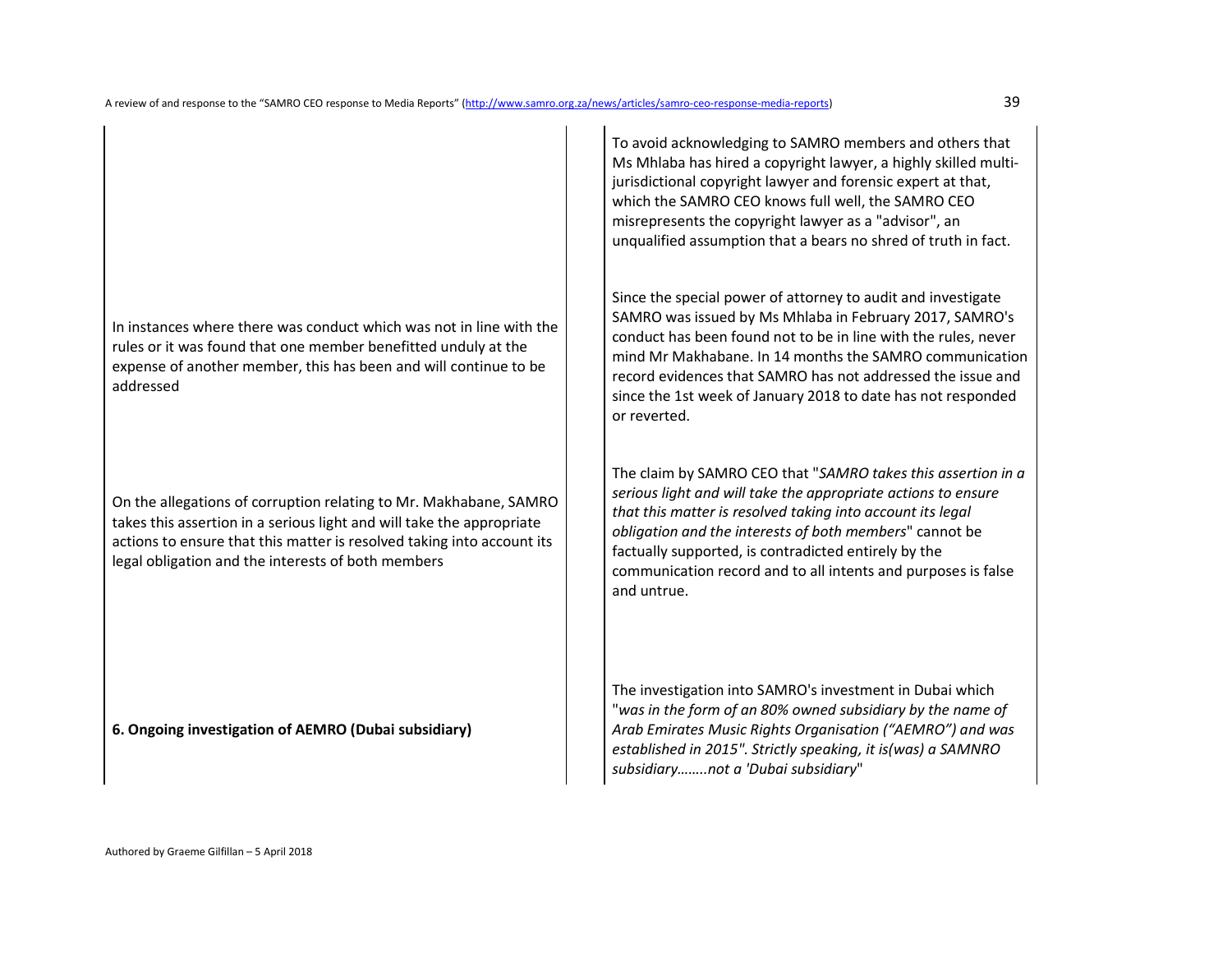At the AGM in November 2017, it was mandated by the membership of SAMRO that a further forensic investigation should take place as the initial investigation was found to not be satisfactory

This "phase 2" forensic investigation is currently underway with professional services firm Sekela Xabiso, the scope of which covers both civil and criminal liability in both South Africa and Dubai

**7. In conclusion** 

The challenge that stands up and shouts is that the assurance given on Friday 27 October 2017, at 10h00, in the Auditorium at SAMRO Place, by SAMRO Chairperson Jerry Mnisi, repeated in a 29th March 2018 media statement issued by SAMRO saying *inter alia* "*At the time of the announcement, Chairman of the SAMRO Board, Mr Jerry Mnisi said: "I have reviewed the process of making this investment, and can guarantee on behalf of the Board, that there was nothing untoward in this venture, except that now was not the right time and we as a board regret the loss of SAMRO time and money. This was done in the interest of the organisation, the members and publishers. Our newly appointed CEO, Ms Nothando Migogo, was instructed by the Board to terminate this project and wind down its operations*" was disbelieved by members and provided no assurance or confidence to the members

The mandate by SAMRO membership for a further forensic investigation is clear indictment and *prima facie* evidence that the first forensic audit failed to meet the SAMRO member's 'muster' - it was not deemed to be enough

So SAMRO CEO claims - almost 4 months since the instruction there has been no word or update from SAMRO.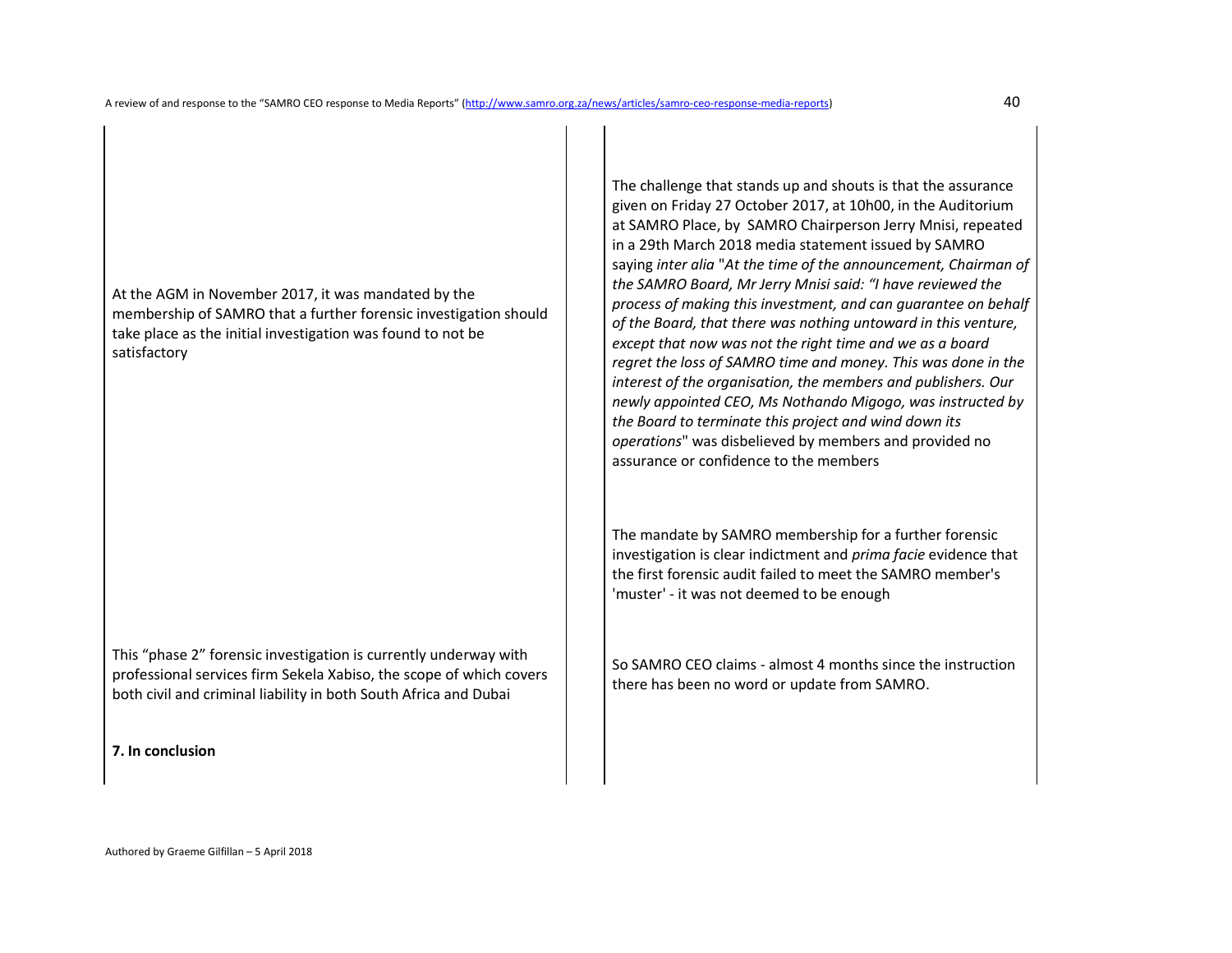We are keenly aware of the matters of transformation and are constantly working on improving the organisation's processes and rules in the interest of all our members

However, a commitment to changing and evolving for the benefit of its members has been unequivocally made by SAMRO's board and new executive management at its last AGM

Further, SAMRO is committed to ensuring that any wrongdoing in the past will be accounted for.

And lastly, we are open and committed to working with the relevant government departments to ensure SAMRO operates at the upmost levels of efficiency and transparency.

This claim is vacuous and on the facts specifically rebutted. It is without evidence and comes from a discredited organization that is not viewed or found to be honest in its dealings. A court ordered audit of SAMRO and its 55 years would factually reveal a different landscape than claimed

SAMRO's Board is disbelieved and devoid of credibility - its commitment is taken with a pinch of salt.

This is a false and untrue statement - SAMRO has never addressed its sordid past and the wrong doing begun then that has continued unabated till this day. The SAMRO communication record as regards Ms Mhlaba and Mr Makhabane is proof positive of SAMRO doing everything and anything NOT to address wrongdoing to Ms Mhlaba, inparticular because SAMRO itself was implicated. This committment has no veracity.

SAMRO'S historical on record position, never mind its present position as regards the Copyright Amendment Bill, has been avowedly anti-government

Authored by Graeme Gilfillan – 5 April 2018